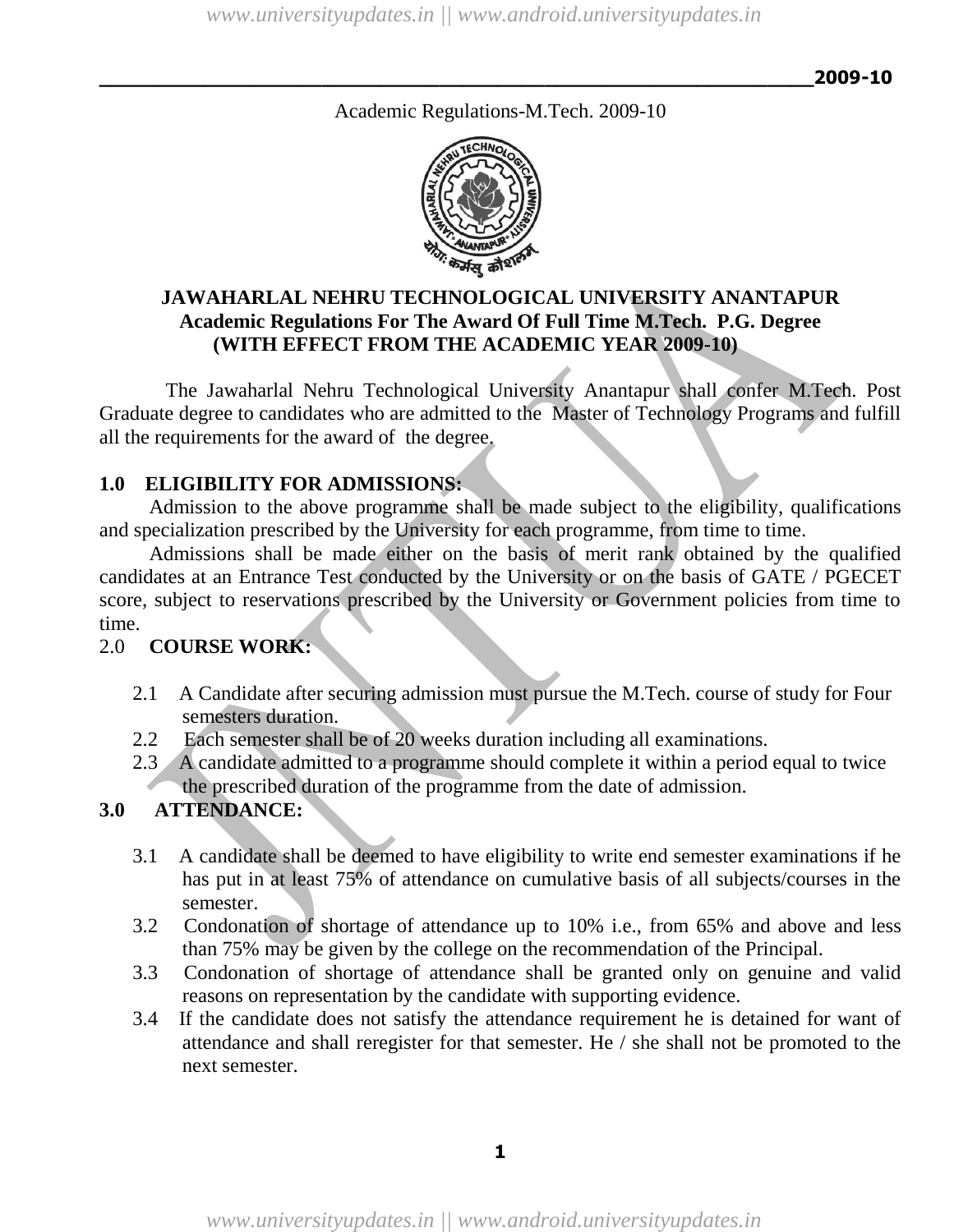# **4.0. EVALUATION:**

The performance of the candidate in each semester shall be evaluated subject wise, with a maximum of 100 marks for Theory and 100 marks for practicals, on the basis of Internal Evaluation and End Semester Examination.

4.1 For the theory subjects 60% of the marks will be for the External End Examination. While 40% of the marks will be for Internal Evaluation, based on the better of the marks secured in the two Mid Term-Examinations held, one in the middle of the Semester (I-IV units) and another immediately after the completion of instruction (V-VIII) units with Three questions to be answered out of four in 2hours, evaluated\* for 40 marks.

**\***Note: All the Questions shall be of equal weightage of 10 marks and the marks obtained for 3questions shall be extrapolated to 40 marks, any fraction rounded off to the next higher mark

- 4.2 For practical subjects, 60 marks shall be for the End Semester Examinations and 40 marks will be for internal evaluation based on the day to day performance.
- 4.3 For Seminar there will be an internal evaluation of 50 marks. A candidate has to secure a minimum of 50% to be declared successful. The assessment will be made by a board consisting of HOD and two internal experts at the end of IV semester instruction.
- 4.4 A candidate shall be deemed to have secured the minimum academic requirement in a subject if he secures a minimum of 40% of marks in the End Examination and a minimum aggregate of 50% of the total marks in the End Semester Examination and Internal Evaluation taken together.
- 4.5 In case the candidate does not secure the minimum academic requirement in any of the subjects (as specified in 4.4.) he has to reappear for the Semester Examination either supplementary or regular in that subject, or repeat the course when next offered or do any other specified subject as may be required.

# **5.0 RE-REGISTRATION FOR IMPROVEMENT OF INTERNAL EVALUATION MARKS**:

Following are the conditions to avail the benefit of improvement of internal evaluation marks.

- 5.1 The candidate should have completed the course work and obtained examinations results for I & II semesters.
- 5.2 He should have passed all the subjects for which the Internal evaluation marks secured are more than 50%.
- 5.3 Out of the subjects the candidate has failed in the examination due to Internal evaluation marks secured being less than 50%, the candidate shall be given one chance for each Theory subject and for a maximum of **three** Theory subjects for Improvement of Internal evaluation marks.
- 5.4 The candidate has to re-register for the chosen subjects and fulfill the academic requirements.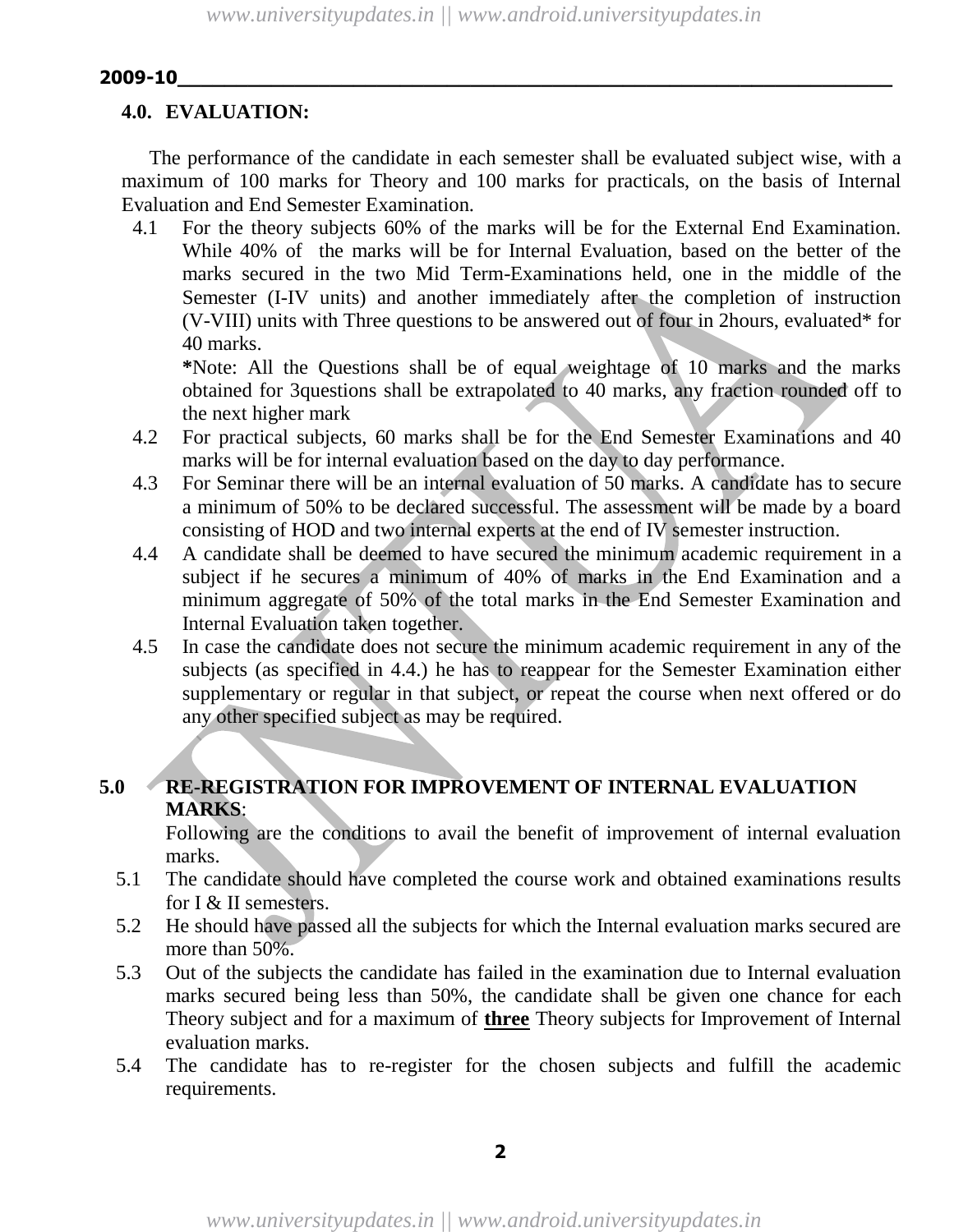*www.universityupdates.in || www.android.universityupdates.in*

**\_\_\_\_\_\_\_\_\_\_\_\_\_\_\_\_\_\_\_\_\_\_\_\_\_\_\_\_\_\_\_\_\_\_\_\_\_\_\_\_\_\_\_\_\_\_\_\_\_\_\_\_\_\_\_\_\_\_\_\_\_2009-10**

- 5.5 For each subject, the candidate has to pay a fee equivalent to one third of the semester tuition fee and the amount is to be remitted in the form of D.D. in favour of the Registrar, JNTUA payable at Anantapur along with the requisition through the Principal of the respective college.
- 5.6 In the event of availing the Improvement of Internal evaluation marks, the internal evaluation marks as well as the End Examinations marks secured in the previous attempt(s) for the reregistered subjects stand cancelled.

# **6.0 EVALUATION OF PROJECT WORK:**

Every candidate shall be required to submit thesis or dissertation after taking up a topic approved by the college/ institute.

- 6.1 Registration of Project work: A candidate is permitted to register for the project work after satisfying the attendance requirement of all the courses (theory and practical courses of I & II Sem)
- 6.2 An Internal Departmental Committee (I.D.C) consisting of HOD, Supervisor and one internal senior expert shall monitor the progress of the project work.
- 6.3 The work on the project shall be initiated in the penultimate semester and continued in the final semester. The duration of the project is for two semesters. The candidate can submit Project thesis with the approval of I.D.C. after 36 weeks from the date of registration at the earliest and one calendar year from the date of registration for the project work. Extension of time within the total permissible limit for completing the programme is to be obtained from the Head of the Institution.
- 6.4 The student must submit status report at least in three different phases during the project work period. These reports must be approved by the I.D.C before submission of the Project Report.
- 6.5 A candidate shall be allowed to submit the thesis / dissertation only after passing in all the prescribed subjects (both theory and practical) and then take viva voce examination of the project. The viva-voce examination may be conducted once in two months for all the candidates submitted during that period.
- 6.6 Three copies of the Thesis / Dissertation certified in the prescribed from by the supervisor & HOD shall be presented to the H.OD. One copy is to be forwarded to the University and one copy to be sent to the examiner.
- 6.7 The college shall submit a panel of three experts for a maximum of 5 students at a time. However, the thesis / dissertation will be adjudicated by one examiner nominated by the University.
- 6.8 If the report of the examiner is favorable viva-voce examination shall be conducted by a board consisting of the Supervisor, Head of the Department and the examiner who adjudicated the thesis / dissertation. The board shall jointly report candidates work as:

| $\mathbf{I}$ . | Very Good        | Grade A |  |
|----------------|------------------|---------|--|
| 2.             | Good             | Grade B |  |
| 3.             | Satisfactory     | Grade C |  |
| 4.             | Not satisfactory | Grade D |  |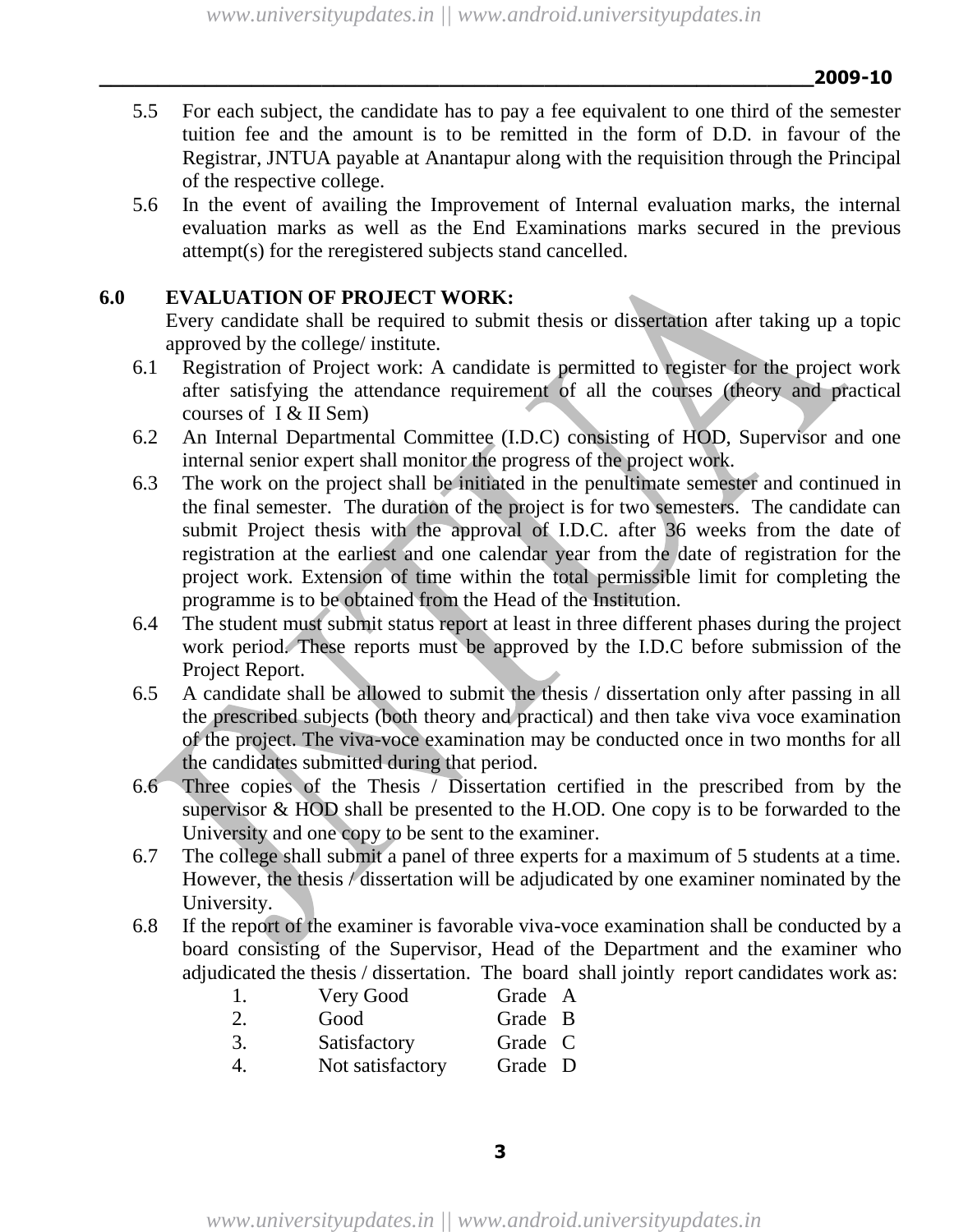If the report of the viva-voce is not satisfactory (Grade D) the candidate will retake the viva-voce examination after three months. If he fails to get a satisfactory report at the second viva-voce examination he will not be eligible for the award of the degree unless the candidate is permitted to revise and resubmit the thesis.

### **7.0 AWARD OF DEGREE AND CLASS:**

A candidate shall be eligible for the award of respective degree if he satisfies the minimum academic requirements in every subject and secures "satisfactory" or higher grade report on his thesis/dissertation and viva-voce. Based on overall percentage of marks obtained, the following class is awarded.

| First class with Distinction: | 70\% or more                          |
|-------------------------------|---------------------------------------|
| First class                   | below 70% but not less than 60%       |
| Second class                  | below $60\%$ but not less than $50\%$ |

#### **8.0 WITH – HOLDING OF RESULTS:**

If the candidate has not paid dues to the university or if any case of in-discipline is pending against him, the result of the candidate shall be withheld and he will not be allowed/ promoted into the next higher semester. The issue of degree is liable to be withheld in such cases.

# **9.0 TRANSITORY REGULATIONS:**

Candidates who have discontinued or have been detained for want of attendance or who have failed after having undergone the course in earlier regulations and wish to continue the course are eligible for admission into the unfinished semester from the date of commencement of class work with the same or equivalent subjects as and when subjects are offered, subject to 4.5 and 2.3 sections. Whereas they continue to be in the academic regulations they were first admitted.

### **10.0 GENERAL:**

- **i. The academic regulations should be read as a whole for purpose of any interpretation**.
- **ii. Disciplinary action for Malpractice / improper conduct in examinations is appended**.
- **iii. There shall be no places transfer within the constituent colleges and affiliated colleges of Jawaharlal Nehru Technological University Anantapur.**
- **iv. Where the words "he", "him", "his", occur in the regulations, they include "she", "her", "hers".**
- **v. In the case of any doubt or ambiguity in the interpretation of the above rules, the decision of the Vice-Chancellor is final.**
- **vi. The University may change or amend the academic regulations or syllabi at any time and the changes or amendments shall be made applicable to all the students on rolls with effect from the dates notified by the University.**

**\*\*\*\*\*\***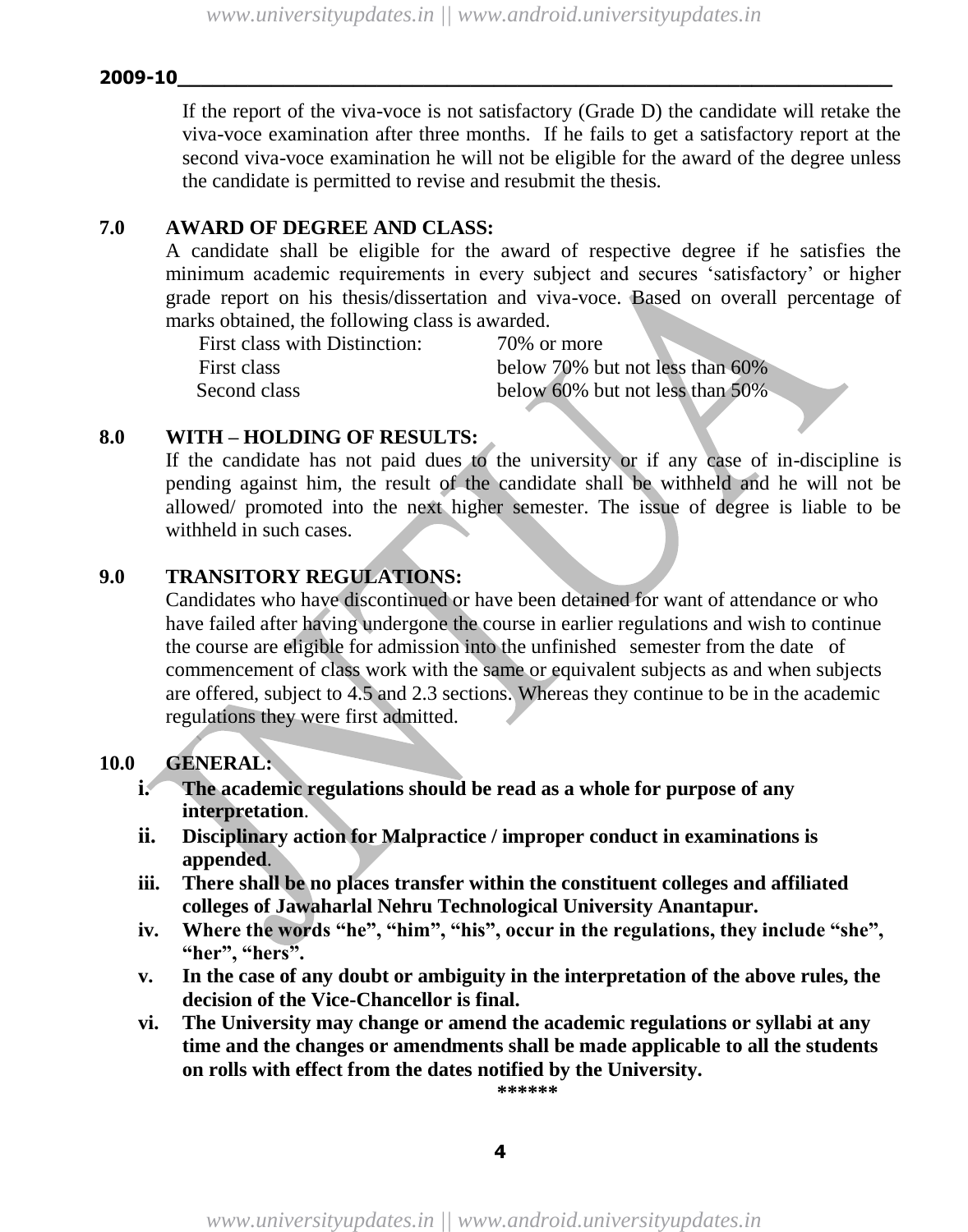# **RULES FOR DISCIPLINARY ACTION FOR MALPRACTICE / IMPROPER CONDUCT IN EXAMINATIONS**

|           | <b>Nature of Malpractices/Improper</b><br>conduct                                                                                                                                                                                                                                                                                                                                                                                          | <b>Punishment</b>                                                                                                                                                                                                                                                                                                                                                                                                                                                                                                                                                                                                                |
|-----------|--------------------------------------------------------------------------------------------------------------------------------------------------------------------------------------------------------------------------------------------------------------------------------------------------------------------------------------------------------------------------------------------------------------------------------------------|----------------------------------------------------------------------------------------------------------------------------------------------------------------------------------------------------------------------------------------------------------------------------------------------------------------------------------------------------------------------------------------------------------------------------------------------------------------------------------------------------------------------------------------------------------------------------------------------------------------------------------|
|           | If the candidate                                                                                                                                                                                                                                                                                                                                                                                                                           |                                                                                                                                                                                                                                                                                                                                                                                                                                                                                                                                                                                                                                  |
| 1.<br>(a) | accessible<br>Possesses<br><b>or</b><br>keeps<br>programmable calculators, Cell phones, only.<br>pager, palm computers or any other form of<br>material concerned with or related to the<br>subject of the examination (theory or<br>practical) in which he is appearing but has<br>not made use of (material shall include any<br>marks on the body of the candidate which<br>can be used as an aid in the subject of the<br>examination) | in Expulsion from the examination hall and<br>examination hall, any paper, note book, cancellation of the performance in that subject                                                                                                                                                                                                                                                                                                                                                                                                                                                                                            |
|           | (b) Gives assistance or guidance or receives it Expulsion from the examination hall<br>methods<br>other<br>body<br>language<br>candidate or persons in or outside the exam $a$ case is registered against him.<br>hall in respect of any matter.                                                                                                                                                                                           | and<br>from any other candidate orally or by any cancellation of the performance in that subject<br>or only of all the candidates involved. In case of an<br>communicates through cell phones with any outsider, he will be handed over to the police and                                                                                                                                                                                                                                                                                                                                                                        |
| 2.        | the candidate is appearing.                                                                                                                                                                                                                                                                                                                                                                                                                | Has copied in the examination hall from Expulsion from the examination hall and<br>any paper, book, programmable calculators, cancellation of the performance in that subject<br>palm computers or any other form of and all other subjects the candidate has already<br>material relevant to the subject of the appeared including practical examinations and<br>examination (theory or practical) in which project work and shall not be permitted to appear<br>for the remaining examinations of the subjects of<br>that Semester/year.<br>The Hall Ticket of the candidate is to be<br>cancelled and sent to the University. |
| 3.        | Comes in a drunken condition to the Expulsion from the examination hall<br>examination hall.                                                                                                                                                                                                                                                                                                                                               | and<br>cancellation of the performance in that subject<br>and all other subjects the candidate has already<br>appeared including practical examinations and<br>project work and shall not be permitted for the<br>remaining examinations of the subjects of that<br>semester/year.                                                                                                                                                                                                                                                                                                                                               |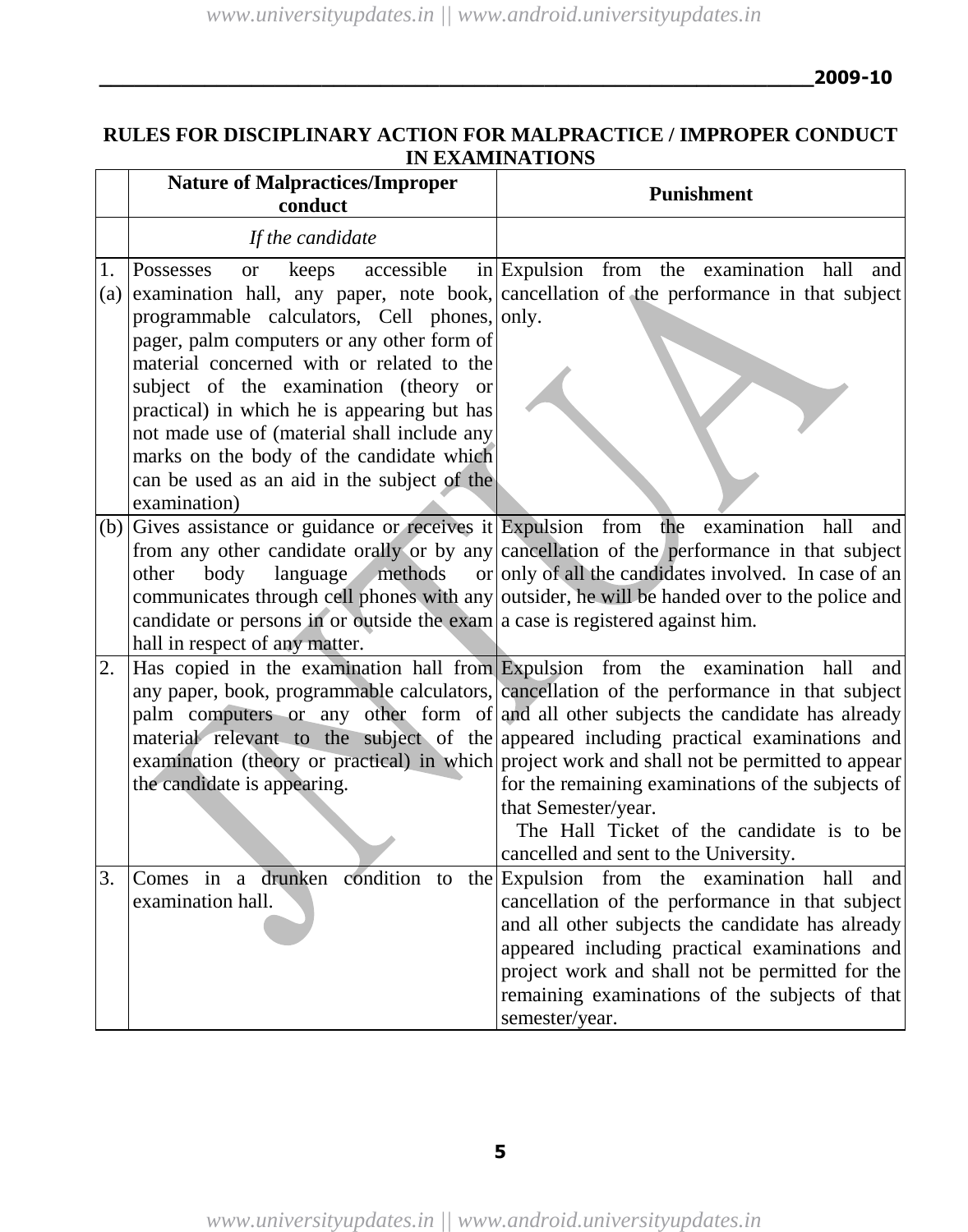| $\overline{4}$ . |                                                    | Smuggles in the Answer book or additional Expulsion from the examination hall and          |
|------------------|----------------------------------------------------|--------------------------------------------------------------------------------------------|
|                  |                                                    | sheet or takes out or arranges to send out the cancellation of performance in that subject |
|                  |                                                    | question paper during the examination or and all the other subjects the candidate has      |
|                  | answer book or additional sheet, during or already | appeared<br>including<br>practical                                                         |
|                  | after the examination.                             | examinations and project work and shall not                                                |
|                  |                                                    | be permitted for the remaining examinations                                                |
|                  |                                                    | of the subjects of that semester/year. The                                                 |
|                  |                                                    | candidate is also debarred for two consecutive                                             |
|                  |                                                    | semesters from class work and all University                                               |
|                  |                                                    | examinations. The continuation of the course                                               |
|                  |                                                    | by the candidate is subject to the academic                                                |
|                  |                                                    | regulations in connection with forfeiture of                                               |
|                  |                                                    | seat.                                                                                      |
| 5.               |                                                    | Leaves the exam hall taking away answer Expulsion from the examination hall and            |
|                  |                                                    | script or intentionally tears of the script or cancellation of performance in that subject |
|                  |                                                    | any part thereof inside or outside the and all the other subjects the candidate has        |
|                  | examination hall.                                  | already<br>appeared<br>including<br>practical                                              |
|                  |                                                    | examinations and project work and shall not                                                |
|                  |                                                    | be permitted for the remaining examinations                                                |
|                  |                                                    | of the subjects of that semester/year.<br>The                                              |
|                  |                                                    | candidate is also debarred for two consecutive                                             |
|                  |                                                    | semesters from class work and all University                                               |
|                  |                                                    | examinations. The continuation of the course                                               |
|                  |                                                    | by the candidate is subject to the academic                                                |
|                  |                                                    | regulations in connection with forfeiture of                                               |
|                  |                                                    | seat.                                                                                      |
| 6.               | Possess any lethal weapon or firearm in the        | Expulsion from the examination hall and                                                    |
|                  | examination hall.                                  | cancellation of the performance in that subject                                            |
|                  |                                                    | and all other subjects the candidate has                                                   |
|                  |                                                    | already<br>appeared including<br>practical                                                 |
|                  |                                                    | examinations and project work and shall not                                                |
|                  |                                                    | be permitted for the remaining examinations                                                |
|                  |                                                    | of the subjects of that semester/year.<br>The                                              |
|                  |                                                    | candidate is also debarred and forfeits the seat.                                          |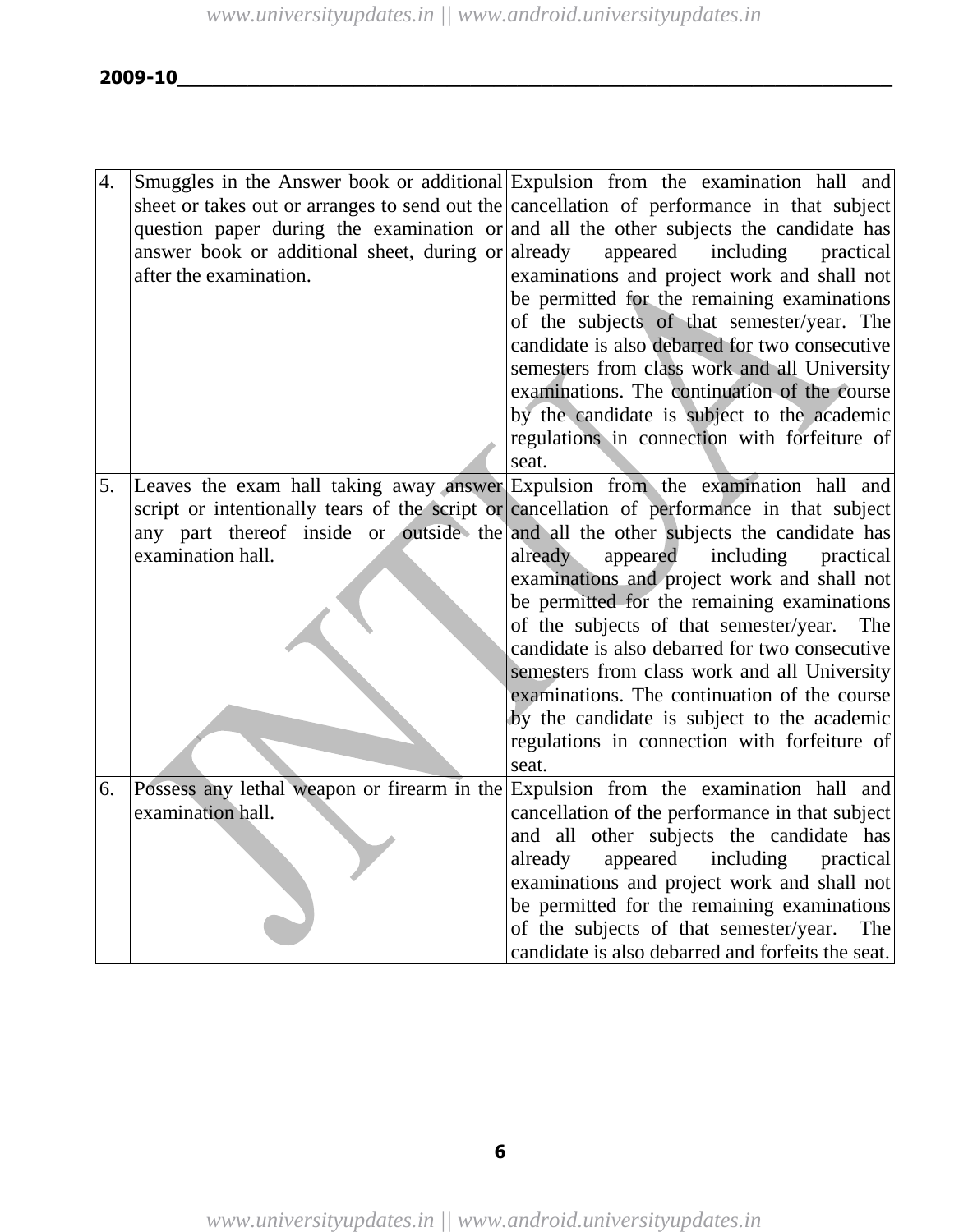| 7. | Impersonates any other candidate in connection The candidate who has impersonated shall       |                                                         |
|----|-----------------------------------------------------------------------------------------------|---------------------------------------------------------|
|    | with the examination.                                                                         | be expelled from examination hall.<br><b>The</b>        |
|    |                                                                                               | candidate is also debarred and forfeits the             |
|    |                                                                                               | seat. The performance of the original                   |
|    |                                                                                               | candidate who has been impersonated, shall              |
|    |                                                                                               | be cancelled in all the subjects of the                 |
|    |                                                                                               | examination<br>(including practicals)<br>and            |
|    |                                                                                               | project work) already appeared and shall                |
|    |                                                                                               | not be allowed to appear for examinations               |
|    |                                                                                               | of <sub>1</sub><br>remaining subjects<br>the<br>of that |
|    |                                                                                               | semester/year. The candidate is also                    |
|    |                                                                                               | debarred for two consecutive semesters                  |
|    |                                                                                               | from class work and<br>all University                   |
|    |                                                                                               | examinations.<br>The continuation of the                |
|    |                                                                                               | course by the candidate is subject to the               |
|    |                                                                                               | academic regulations in connection with                 |
|    |                                                                                               | forfeiture of seat. If the impostor is an               |
|    |                                                                                               | outsider, he will be handed over to the                 |
|    |                                                                                               | police and a case is registered against him.            |
| 8. | Refuses to obey the orders of the Chief In case of students of the college, they shall        |                                                         |
|    | Superintendent/Assistant – Superintendent / any be expelled from examination halls and        |                                                         |
|    | officer on duty or misbehaves or creates cancellation of their performance in that            |                                                         |
|    | disturbance of any kind in and around the subject and                                         | all other<br>subjects<br>the                            |
|    | examination hall or organizes a walk out or candidate(s) has (have) already appeared          |                                                         |
|    | instigates others to walk out, or threatens the and shall not be permitted to appear for the  |                                                         |
|    | officer-in charge or any person on duty in or remaining examinations of the subjects of       |                                                         |
|    | outside the examination hall of any injury to his that semester/year. The candidates also are |                                                         |
|    | person or to any of his relations whether by debarred and forfeit their seats. In case of     |                                                         |
|    | words, either spoken or written or by signs or outsiders, they will be handed over to the     |                                                         |
|    | by visible representation, assaults the officer-in- police and a police case is registered    |                                                         |
|    | charge, or any person on duty in or outside the against them.                                 |                                                         |
|    | examination hall or any of his relations, or                                                  |                                                         |
|    | indulges in any other act of misconduct or                                                    |                                                         |
|    | mischief which result in damage to<br><b>or</b>                                               |                                                         |
|    | destruction of property in the examination hall                                               |                                                         |
|    | or any part of the College campus or engages in                                               |                                                         |
|    | any other act which in the opinion of the officer                                             |                                                         |
|    | on duty amounts to use of unfair means or                                                     |                                                         |
|    | misconduct or has the tendency to disrupt the                                                 |                                                         |
|    | orderly conduct of the examination.                                                           |                                                         |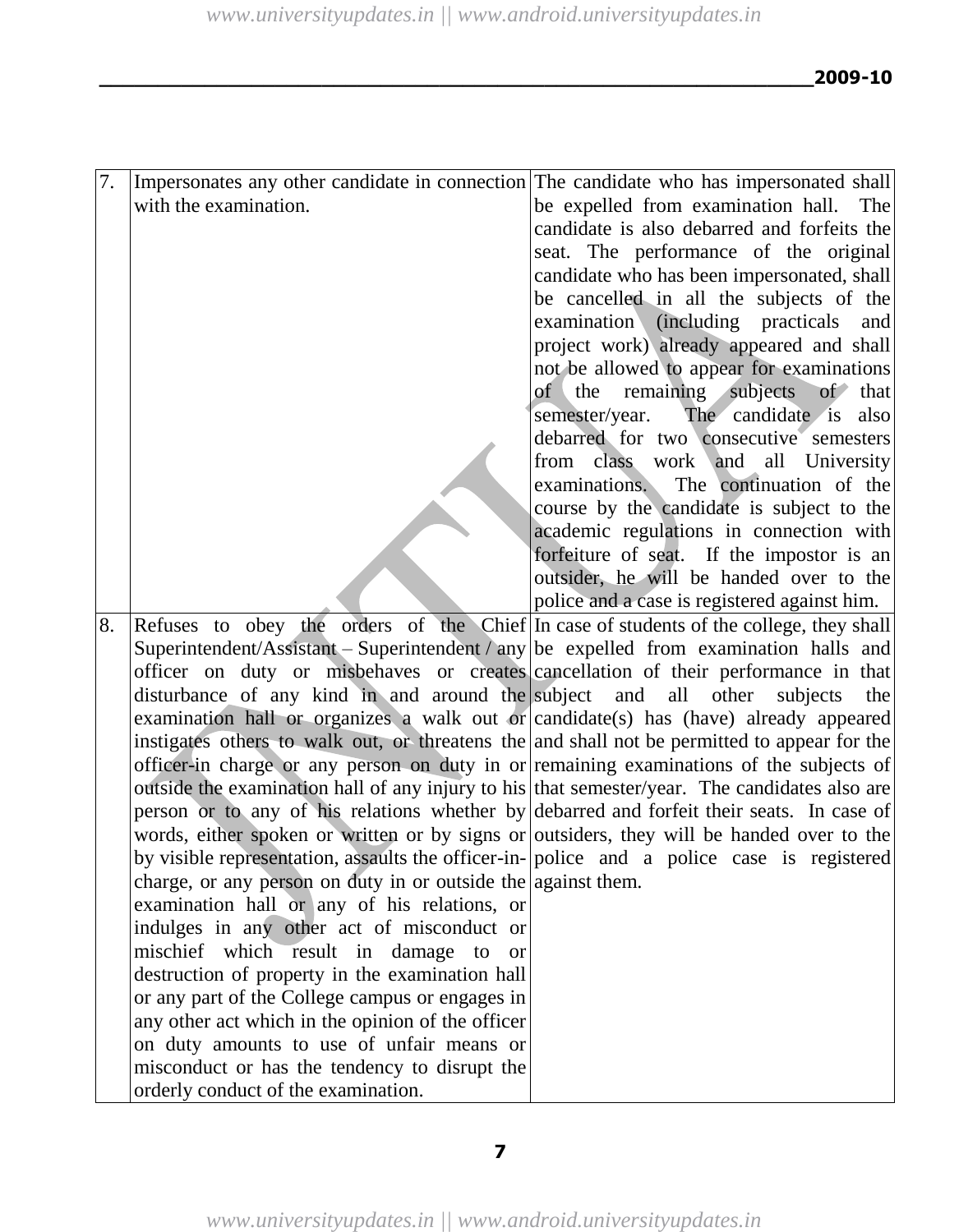| 9. |                                                        | If student of the college, who is not a Student of the colleges expulsion from the             |
|----|--------------------------------------------------------|------------------------------------------------------------------------------------------------|
|    |                                                        | candidate for the particular examination or examination hall and cancellation of the           |
|    |                                                        | any person not connected with the college performance in that subject and all other            |
|    |                                                        | indulges in any malpractice or improper subjects the candidate has already appeared            |
|    | conduct mentioned in clause 6 to 8.                    | including practical examinations and project                                                   |
|    |                                                        | work and shall not be permitted for the                                                        |
|    |                                                        | remaining examinations of the subjects of that                                                 |
|    |                                                        | semester/year. The candidate is also debarred                                                  |
|    |                                                        | and forfeits the seat.                                                                         |
|    |                                                        | Person(s) who do not belong to the                                                             |
|    |                                                        | College will be handed over to police and, a                                                   |
|    |                                                        | police case will be registered against them.                                                   |
|    |                                                        |                                                                                                |
|    |                                                        | 10. Uses objectionable, abusive or offensive Cancellation of the performance in that           |
|    | language in the answer paper or in letters to subject. |                                                                                                |
|    | the examiners or writes to the examiner                |                                                                                                |
|    | requesting him to award pass marks.                    |                                                                                                |
|    |                                                        | 11. Copying detected on the basis of internal Cancellation of the performance in that          |
|    |                                                        | evidence, such as, during valuation or during subject and all other subjects the candidate has |
|    | special scrutiny.                                      | appeared including practical examinations and                                                  |
|    |                                                        | project work of<br>that<br>semester/year                                                       |
|    |                                                        | examinations.                                                                                  |
|    | 12. If any malpractice is detected which is not        |                                                                                                |
|    | covered in the above clauses 1 to 11 shall be          |                                                                                                |
|    | reported to the University for further action          |                                                                                                |
|    | to award suitable punishment.                          |                                                                                                |
|    |                                                        | Malpractices identified by squad or special invigilators                                       |

1. Punishments to the candidates as per the above guidelines.

- 2. Punishment for institutions : (if the squad reports that the college is also involved in encouraging malpractices)
	- (i) A show cause notice shall be issued to the college.
	- (ii) Impose a suitable fine on the college.
	- (iii) Shifting the examination centre from the college to another college for a specific period of not less than one year.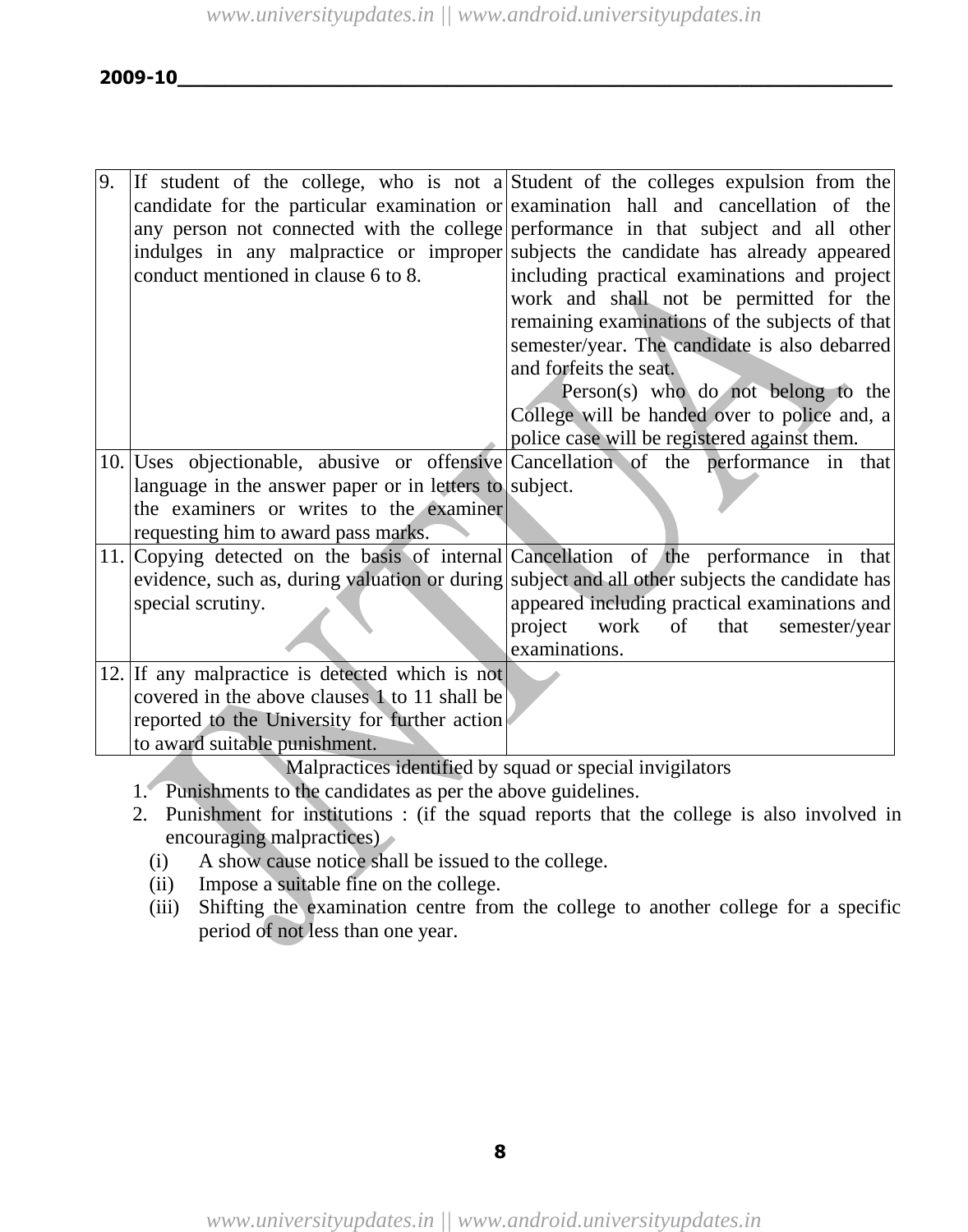*www.universityupdates.in || www.android.universityupdates.in*

### **JAWAHARLAL NEHRU TECHNOLOGICAL UNIVERSITY ANANTAPUR**

# **Course Structure and syllabi for**

# **M.Tech. Electrical Power Systems (EPS) Electrical Power Engineering(EPE) and Power Systems (PS) Offered by Department of EEE**

# **for affiliated Engineering Colleges 2012-13**

#### **I YEAR I SEMESTER**

| S.             | Course   | Subject                                           | Theory   | Lab. | Credits  |
|----------------|----------|---------------------------------------------------|----------|------|----------|
| N <sub>0</sub> | code     |                                                   |          |      |          |
| 1.             | 9D49101  | Modern Control Theory                             | 4        |      | 4        |
| 2.             | 9D49102  | Microprocessors and Microcontrollers              | 4        |      |          |
| 3.             | 9D49103  | Power System control & Stability                  | 4        |      |          |
| 4.             | 9D49104  | <b>EHVAC Transmission</b>                         | 4        |      |          |
| 5.             | 9D49105  | <b>Reactive Power Compensation and Management</b> | 4        |      |          |
| 6.             |          | Elective-I                                        | 4        |      |          |
|                | 9D49106a | a. Advanced Digital Signal Processing             |          |      |          |
|                | 9D49106b | b. Neural Networks and Fuzzy Systems              |          |      |          |
| 7.             | 9D49107  | Electrical Machines & Power Systems Lab           |          | 3    | $\gamma$ |
|                |          | contact                                           | 24       | 3    |          |
|                |          | periods/week                                      | Total 27 |      | 26       |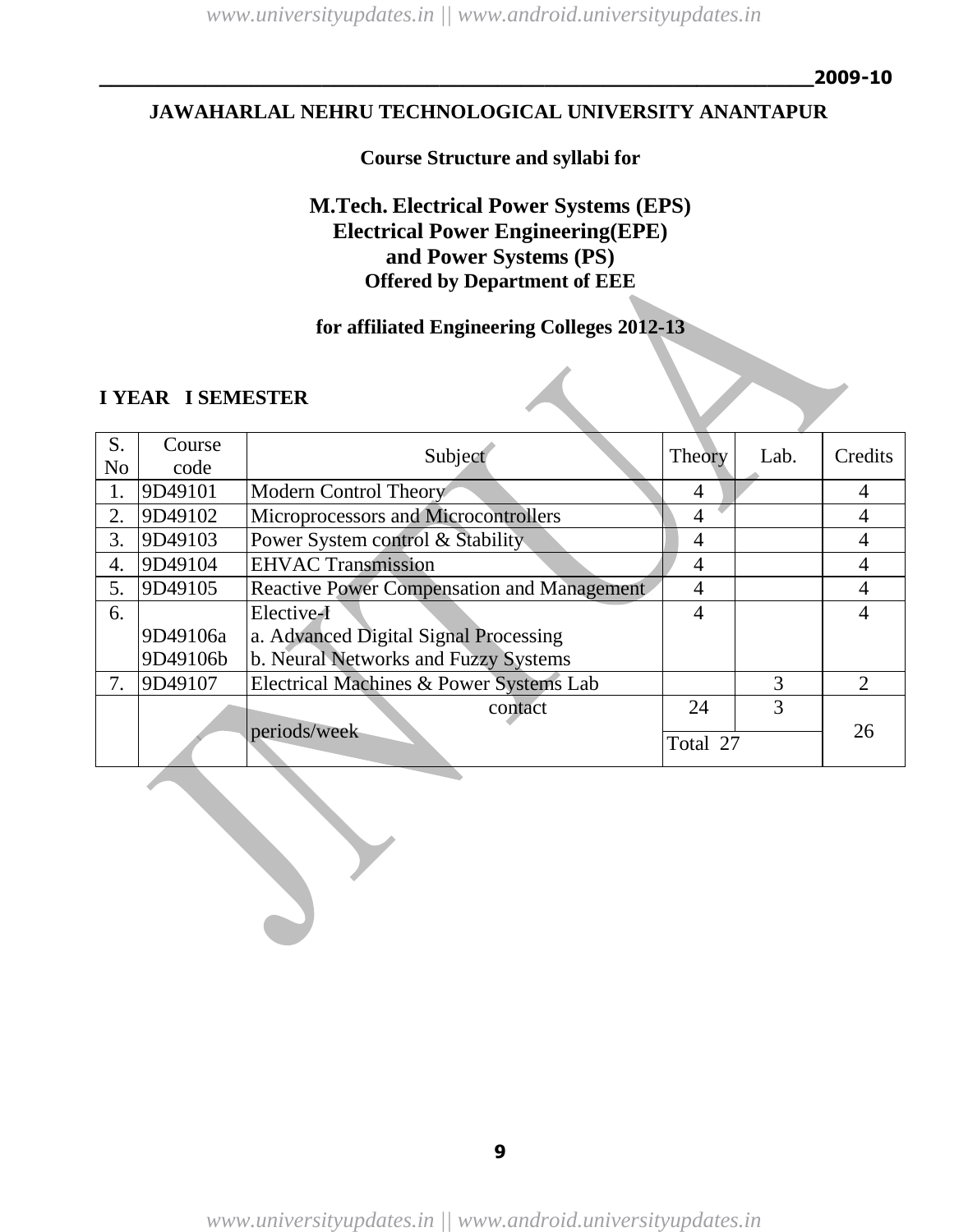# **I YEAR II SEMESTER**

| S.<br>N <sub>0</sub> | Course<br>Code       | Subject                                                                                                    | Theory            | Lab. | <b>Credits</b>              |
|----------------------|----------------------|------------------------------------------------------------------------------------------------------------|-------------------|------|-----------------------------|
| 1.                   | 9D49201              | <b>FACTS</b>                                                                                               | 4                 |      | 4                           |
| 2.                   | 9D49202              | <b>HVDC</b> Transmission                                                                                   | 4                 |      | 4                           |
| 3.                   | 9D49203              | Operation and Control of Power System                                                                      | 4                 |      | 4                           |
| 4.                   | 9D49204              | <b>Advanced Power System Protection</b>                                                                    | 4                 |      | 4                           |
| 5.                   | 9D49205              | <b>Energy Conversion Systems</b>                                                                           | $\overline{4}$    |      | 4                           |
| 6.                   | 9D49206a<br>9D49206b | $Elective - II$<br>a. Programmable Logic Controllers<br>b. Energy Auditing, Conservation and<br>Management |                   |      |                             |
| 7.                   | 9D49207              | Simulation Lab                                                                                             |                   | 3    | $\mathcal{D}_{\mathcal{L}}$ |
|                      |                      | contact periods/week                                                                                       | 24<br>27<br>Total | 3    | 26                          |

# **II YEAR (III & IV Semesters)**

| ນ.<br>No | Course<br>code | Subject             | credits |
|----------|----------------|---------------------|---------|
|          | 9D49401        | Seminar             |         |
| ↩        | 9D49402        | <b>Project work</b> |         |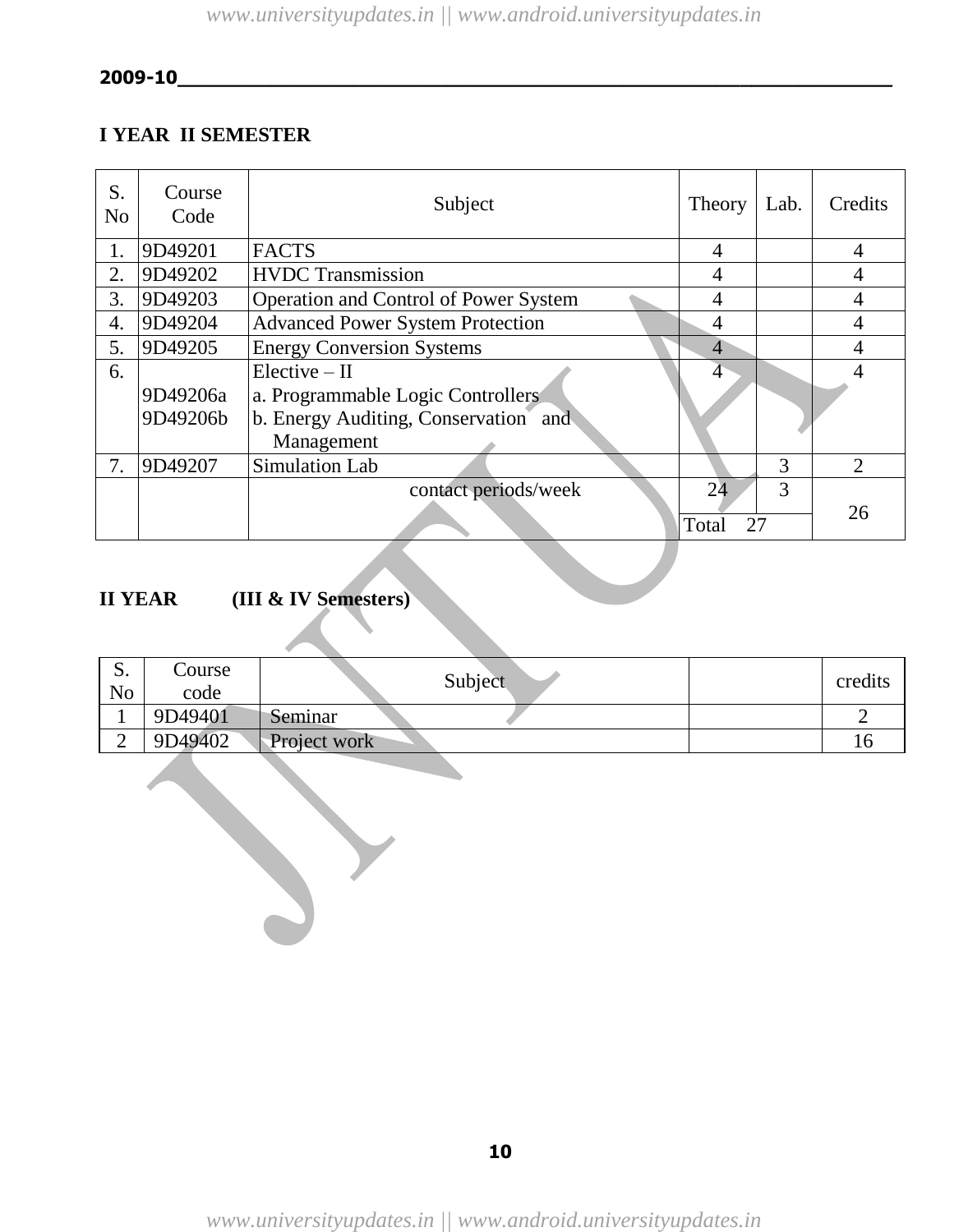# **JAWAHARLAL NEHRU TECHNOLOGICAL UNIVERSITY ANANTAPUR**

### **M.Tech. I SEMESTER (EPS) Th C**

**4 4** 

# **(9D49101) MODERN CONTROL THEORY**

### **UNIT –I MATHEMATICAL PRELIMINARIES**

Fields, Vectors and Vector Spaces – Linear combinations and Bases – Linear Transformations and Matrices – Scalar Product and Norms – Eigen values, Eigen Vectors and a Canonical form representation of Linear operators – The concept of state – State Equations for Dynamic systems – Time invariance and Linearity – Nonuniqueness of state model – State diagrams for Continuous – Time state models –

# **UNIT – II STATE VARIABLE ANALYSIS**

Linear Continuous time model for physical systems – Existence and Uniqueness of Solutions to Continuous – Time State Equations – Solutions – Linear Time Invariant Continuous – Time State Equations  $-$  State transition matrix and it's properties

# **UNIT – III CONTROLLABILITY AND OBSERVABILITY**

General concept of Controllability - General concept of Observability Controllability tests for Continuous – Time Invariant systems - Observability tests for Continuous - Time Invariant systems - Controllability and Observability of state model in Jordan Canonical form - Controllability and Observability Canonical forms of State model

# **Unit – IV NON LINEAR SYSTEMS – I**

Introduction – Non Linear Systems – Types of Non – Linearities – Saturation – Dead – Zone – Backlash – Jump Phenomenon etc; - Singular Points – Introduction to Linearization of nonlinear systems, properties of Non Linear Systems – Describing function – describing function analysis of nonlinear systems- Stability analysis of Non – Linear systems through describing functions

# **UNIT – V NON LINEAR SYSTEMS – II**

Introduction to phase – plane analysis, Method of Isoclines for Constructing Trajectories, singular points, phase – plane analysis of nonlinear control systems.

# **UNIT - VI STABILITY ANALYSIS**

Stability in the sense of Lyapunov, Lyapunov's stability and Lyapunov's instability theorems – Stability Analysis of the Linear Continuous time invariant systems by Lyapunov second method – Generation of Lyapunov functions – Variable gradient method – Krasooviski's method.

# **UNIT – VII STATE FEEDBACK CONTROLLERS AND OBSERVERS**

State Feedback Controller design through Pole Assignment – state observers: Full order and Reduced order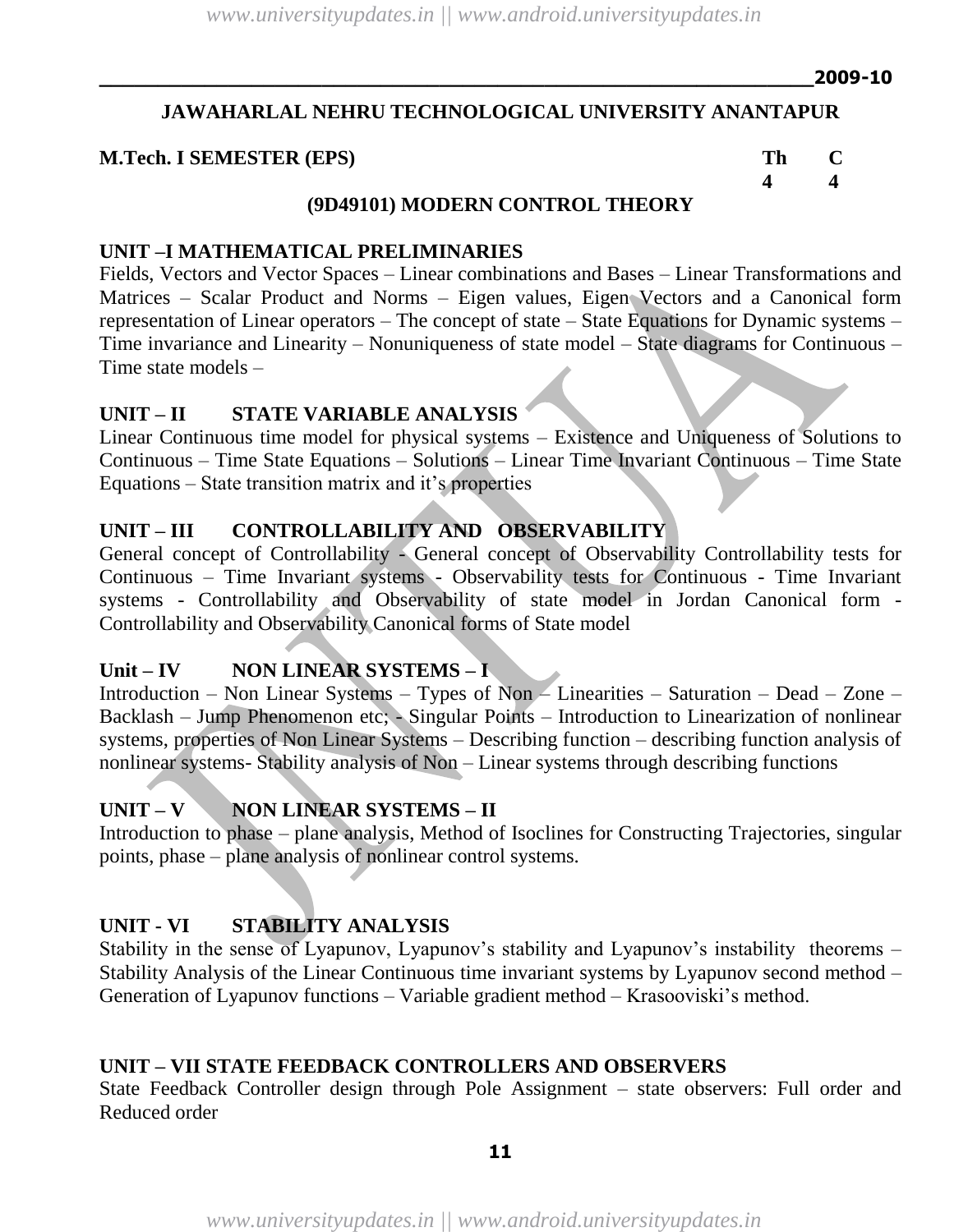### **UNIT – VIII**

Introduction to optimal control – Formulation of optimal control problems – calculus of variations – fundamental concepts, functional, variation of functional – fundamental theorem of theorem of Calculus of variations – boundary conditions – constrained minimization – formulation using Hamiltonian method – Linear quadratic regulator

### **REFERENCES:**

- 1. Modern Control System Theory by M. Gopal New Age International 1984
- 2. Modern Control Engineering by Ogata. K Prentice Hall 1997
- 3. Optimal control by Kirk

# **JAWAHARLAL NEHRU TECHNOLOGICAL UNIVERSITY ANANTAPUR**

### **M.Tech. I SEMESTER (EPS) Th C**

# **(9D49102) MICROPROCESSORS AND MICROCONTROLLERS**

**4 4**

**Unit I - Intel 8086/8088 -** Architecture, its register organization, Pin diagram, Minimum and Maximum Mode System and Timings, Machine language instruction formats, Addressing modes, Instruction set, Assembler directives.

**Unit II Hardware description** - Pin diagram, Minimum and Maximum Mode and Bus Timings, Ready and Wait states and 8086 based micro-computing system

**Unit III ALP Programming & special features** - ALP, programming with an assembler, stack structure, Interrupts, Service subroutines and Interrupt programming and Macros**.**

**Unit IV Advanced Processors** - Architectural features of 80386, 486 and Pentium Processors their memory management, Introduction to Pentium Pro Processors their features, RISC Vs CISC Processors.

**Unit V Basic Peripherals & Their Interfacing:-** Memory Interfacing (DRAM), PPI- Modes of operation of 8255, interfacing to ADC & DAC

**Unit VI Special Purpose of Programmable Peripheral Devices and Their Interfacing:**  Programmable timer- 8253, PIC 8259A, Display controller, Programmable Communication Interface 8251-USART and their interfacing.

**Unit VII Micro Controllers -** Introduction to Intel 8-bit and 16-bit Micro controllers, 8051- Architecture, memory organization, Addressing modes .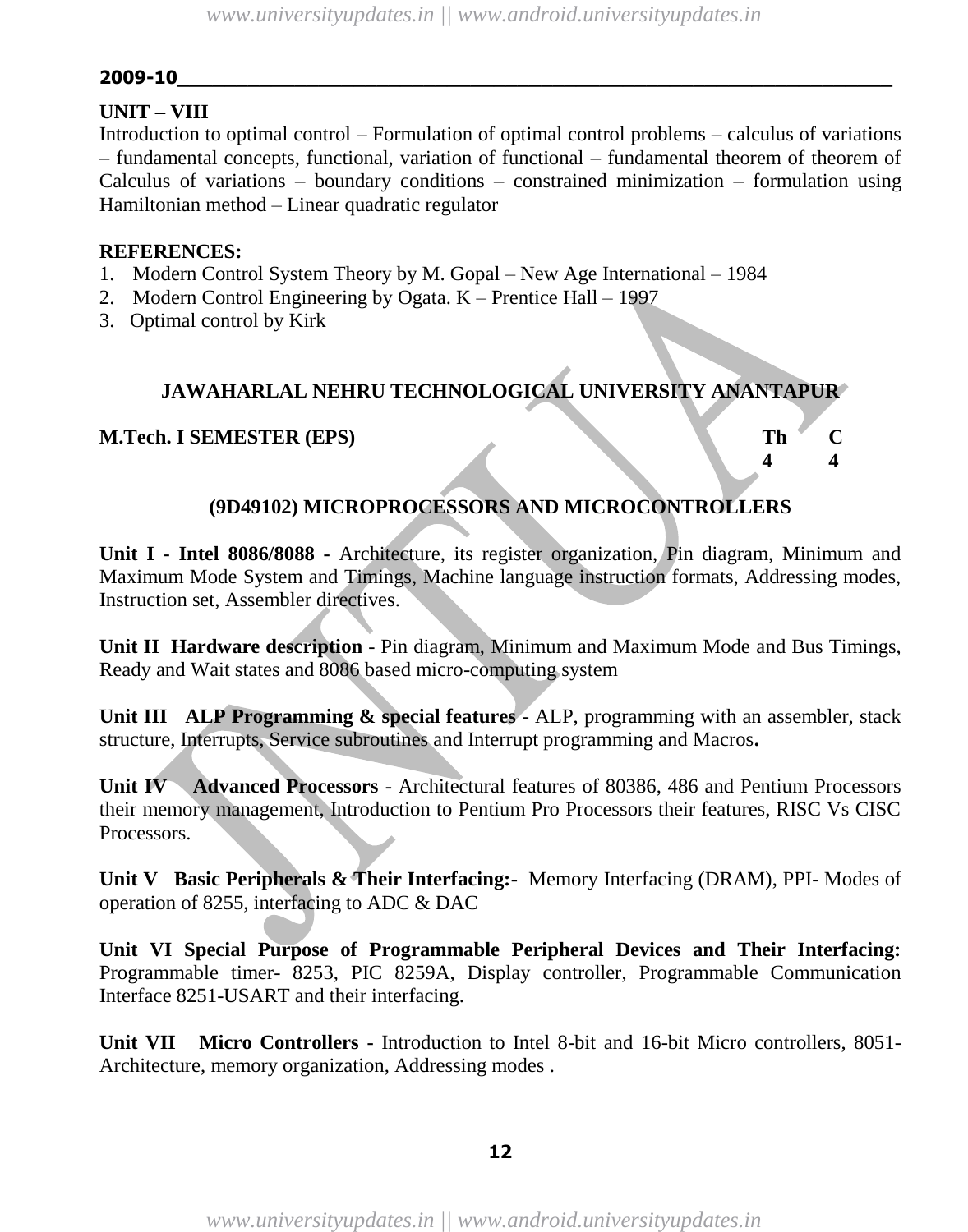**Unit VIII Hardware Description of 8051 -** Instruction formats, Instruction sets, Interrupt structure and interrupt priorities, Port structures and Operation Linear Counter functions, Different modes of operation and programming Examples.

# **REFERENCES:**

- 1. "The Intel Microprocessors", Architecture, Programming and interfacing by Barry b Brey
- 2. 8086 Micro Processors by Kenrith J Ayala, Thomson Publishers.
- 3. Microcontrollers by K.J.Ayala Thomson Publishers.
- 4. Micro Processors and Interfacing Programming and Hardware by Douglas V. Hall.
- 5. The 8088 and 8086 Microprocessor- W.A. Triebel & Avtar Singh- PHI, 4/e, 2002.

# **JAWAHARLAL NEHRU TECHNOLOGICAL UNIVERSITY ANANTAPUR**

# **M.Tech. I SEMESTER (EPS) Th C**

**4 4**

# **(9D49103) POWER SYSTEM CONTROL & STABILITY**

# **UNIT-I: The Elementary Mathematical Model**

A Classical model of one machine connected to an infinite bus – Classical model of multimachine system –Problems – Effect of the excitation system on Transient stability.

# **UNIT-II: System Response to small Disturbances**

The unregulated synchronous Machine – Effect of small changes of speed – modes of oscillation of an unregulated Multimachine system – regulated synchronous machine – voltage regulator with one time lag – Governor with one time lag – Problems.

# **UNIT-III: Dynamic Stability**

Concept of Dynamic stability – state space model of one machine system connected to infinite bus – effect of excitation on Dynamic stability – examination of dynamic stability by Routh"s criterion

# **UNIT-IV: Power system stabilizers**

Introduction to supplementary stabilizing signals- Block diagram of the linear system-Approximate model of the complete exciter – generator system – Lead compensation – Stability aspect using Eigen value approach

# **UNIT-V: Excitation systems**

Excitation system response – Non-continuously regulated systems – continuously regulated systems – Excitation system compensation – state space description of the excitation systemsimplified linear model – effect of excitation on generator power limits.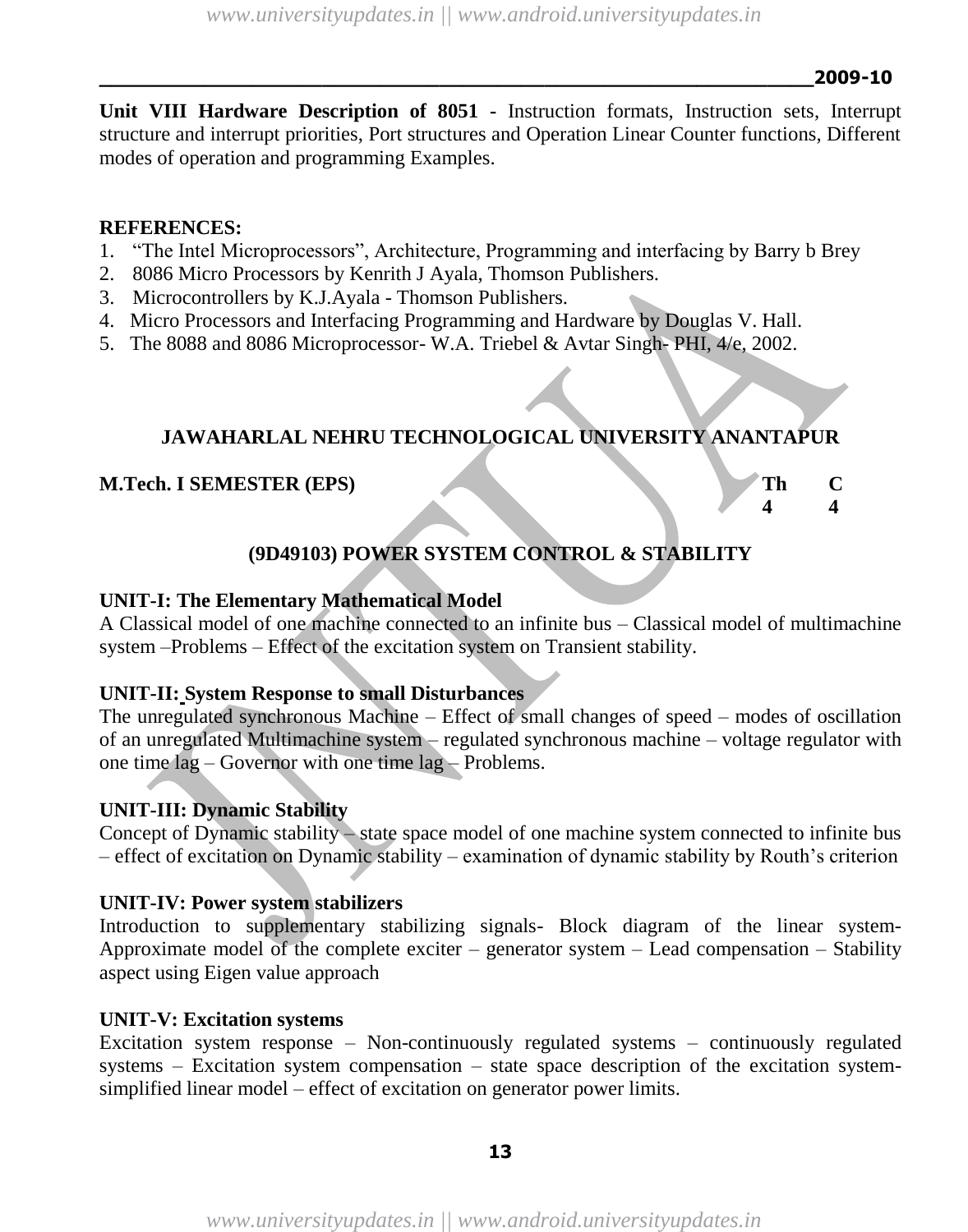### **UNIT-VI: Types of Excitation systems**

Type –2 system: rotating rectifier system, Type-3 system: Static with terminal potential and current supplies - Type –4 system: non – continuous acting - Block diagram representation – state space modeling equations of these types.

### **UNIT-VII: Stability Analysis using direct method of Lyapunov**

Review of Lyapunov"s stability theorems of non-liner systems using energy concept – Method based on first concept – Method based on first integrals – Quadratic forms – Variable gradient method – Zubov"s method – Popov"s method, Lyapunov function for single machine connected to infinite bus.

### **UNIT-VIII: Introduction to Voltage stability**

What is voltage stability –Factors affecting voltage instability and collapse – Comparison of Angle and voltage stability – Analysis of voltage instability and collapse – Integrated analysis of voltage and Angle stability – Control of voltage instability

### **REFERENCES:**

- 1. P.M.Anderson, A.A.Fouad, "Power System Control and Stability", IOWA State University Press, Galgotia Publications, Vol-I, 1<sup>st</sup> Edition.
- 2. M.A.Pai, Power System Stability Analysis by the direct method of Lyapunov. North Holland Publishing Company, Newyork, 1981.
- 3. K.R. Padiyar, Power System Dynamics (Stability & Control),  $2<sup>nd</sup>$  Edition B.S.Publications, 2002.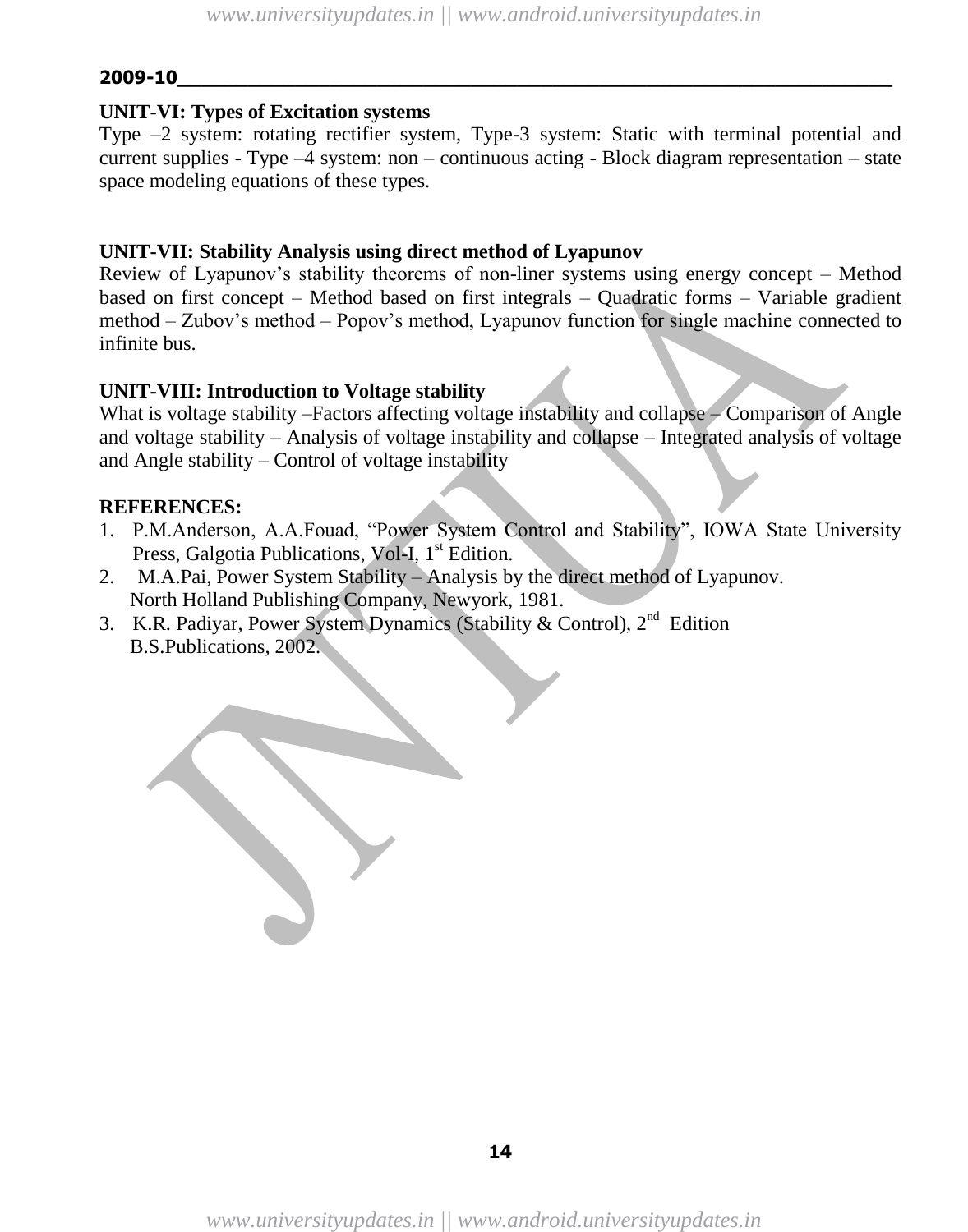**4 4**

# **JAWAHARLAL NEHRU TECHNOLOGICAL UNIVERSITY ANANTAPUR**

# **M.Tech. I SEMESTER (EPS) Th C**

# **(9D49104) EHVAC TRANSMISSION**

**Unit 1:** E.H.V.A.C. Transmission line trends and preliminary aspect standard transmission voltages – Estimation at line and ground parameters

**Unit 2:** Bundle conductor systems inductance and capacitance of E.H.V. lines – positive, negative and zero sequence impedance – Line Parameters for Modes of Propagation.

**Unit 3:** Electrostatic field and voltage gradients – calculations of electrostatic field of AC lines – effect high electrostatic field on biological organisms and human beings surface voltage gradients and maximum gradients of actual transmission lines – voltage gradients on sub conductor

**Unit 4:** Electrostatic induction in unenergised lines – measurements of field and voltage gradients for three phase single and double circuit lines – unenegised lines.

**Unit 5:** Power Frequency Voltage control and over voltages in EHV lines : No load voltage – charging currents at power frequency - voltage control – shunt and series compensation – static VAR compensation.

Unit 6: Corona in E.H.V. lines – Corona loss formulae attention of traveling waves due to Corona – Audio noise due to Corona, its generation, characteristic and limits

**Unit 7:** Measurements of audio noise radio interference due to Corona RF properties of radio noise – frequency spectrum of RI fields – Measurements of RI and RIV.

**Unit 8:** Design of EHV lines based on steady state and transient limits. EHV cables and their characteristics.

# **REFERENCES:**

- 1. Extra High Voltage AC Transmission Engineering Rokosh Das Begamudre, Wiley EASTERN LTD., NEW DELHI – 1987.
- 2. EHV Transmission line reference Books Edison Electric Institution ( GEC 1968 ).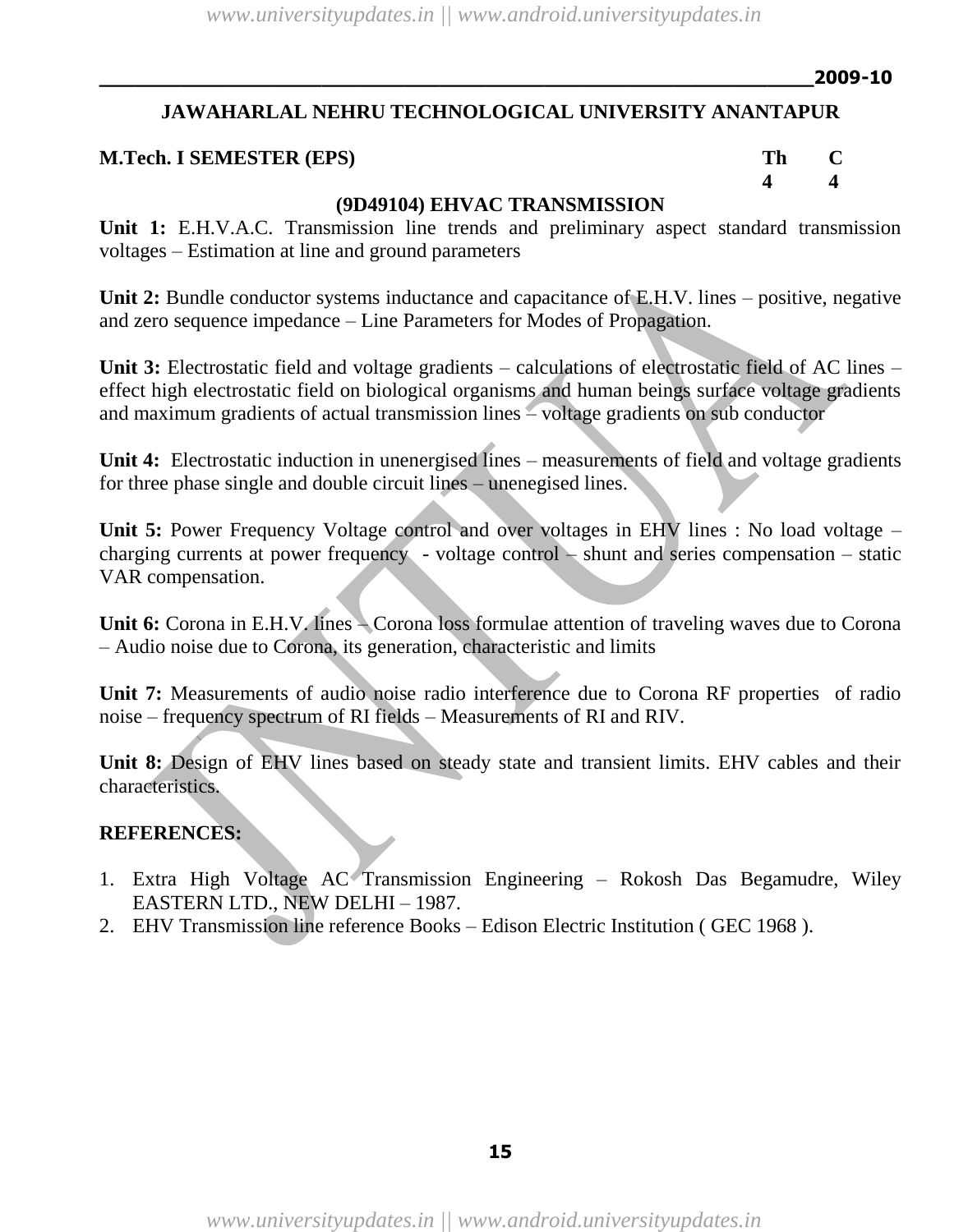# **JAWAHARLAL NEHRU TECHNOLOGICAL UNIVERSITY ANANTAPUR**

#### **M.Tech. I SEMESTER (EPS) Th C**

# **4 4 (9D49105) REACTIVE POWER COMPENSATION AND MANAGEMENT**

### **UNIT I: Load Compensation**

Objectives and specifications – reactive power characteristics – inductive and capacitive approximate biasing – Load compensator as a voltage regulator – phase balancing and power factor correction of unsymmetrical loads- examples.

### **UNIT II: Steady – state reactive power compensation in transmission system:**

Uncompensated line – types of compensation – Passive shunt and series and dynamic shunt compensation – examples

# **UNIT III: Transient state reactive power compensation in transmission systems:**

Characteristic time periods – passive shunt compensation – static compensations- series capacitor compensation –compensation using synchronous condensers – examples

### **UNIT-IV: Reactive power coordination:**

Objective – Mathematical modeling – Operation planning – transmission benefits – Basic concepts of quality of power supply – disturbances- steady –state variations – effects of under voltages – frequency – Harmonics, radio frequency and electromagnetic interferences

# **UNIT-V: Demand side management:**

Load patterns – basic methods load shaping – power tariffs- KVAR based tariffs penalties for voltage flickers and Harmonic voltage levels

### **UNIT-VI: Distribution side Reactive power Management**:

System losses –loss reduction methods – examples – Reactive power planning – objectives – Economics Planning capacitor placement – retrofitting of capacitor banks

# **UNIT-VII: User side reactive power management:**

KVAR requirements for domestic appliances – Purpose of using capacitors – selection of capacitors – deciding factors – types of available capacitor, characteristics and Limitations

**UNIT-VIII:** Reactive power management in electric traction systems and are furnaces:

Typical layout of traction systems – reactive power control requirements – distribution transformers- Electric arc furnaces – basic operations- furnaces transformer –filter requirements – remedial measures –power factor of an arc furnace

# **REFERENCES:**

1. Reactive power control in Electric power systems by T.J.E.Miller, John Wiley and sons, 1982 (Units I to IV)

2. Reactive power Management by D.M.Tagare,Tata McGraw Hill,2004.(Units V toVIII)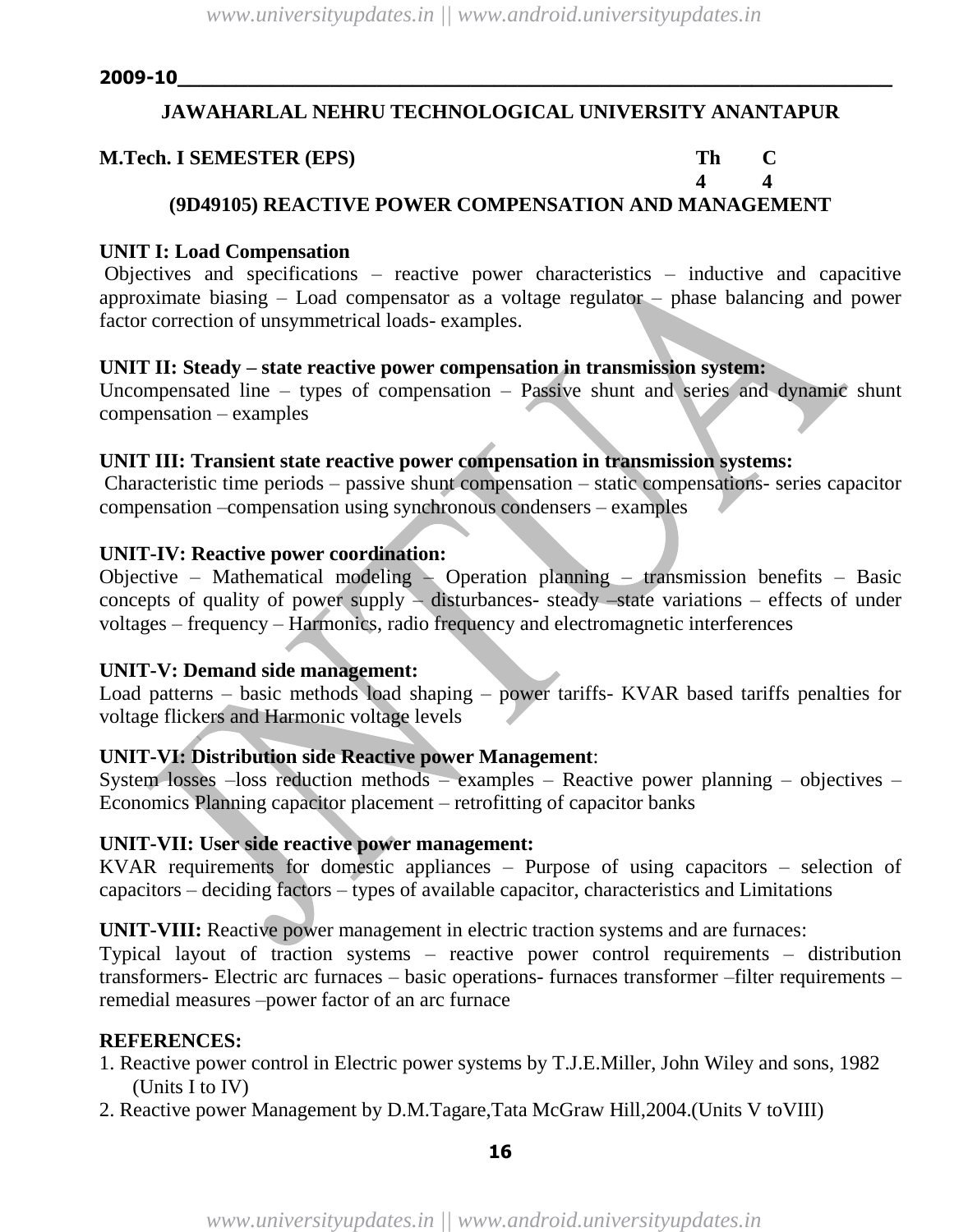# **JAWAHARLAL NEHRU TECHNOLOGICAL UNIVERSITY ANANTAPUR**

### **M.Tech. I SEMESTER (EPS) Th C**

**4 4**

# **ELECTIVE-I**

### **(9D49106a) ADVANCED DIGITAL SIGNAL PROCESSING (Common for EPS, EPE, PE & PE&ED)**

#### **UNIT-I:**

Short introduction, Analog to digital and Digital to Analog conversion, sampled and Hold circuit, Continuous time Fourier Transforms.

### **UNIT-II:**

Discrete-time signals and systems, Discrete-time Fourier transform- its properties and applications, Fast Fourier Transform (in time-domain and Frequency domain) , IDFT and its properties.

#### **UNIT-III:**

z- Transform: Definition and properties, Rational z-transforms, Region of convergence of a rational z- Transform, The inverse z- Transform, Z-Transform properties, Computation of the convolution sum of finite-length sequences, The transfer function

### **UNIT-IV**

Digital filter structures: Block Diagram representation, Equivalent structures, Basic FIR Digital Filter structures, Basic IIR Digital Filter structures, Realization of Basic structures using MATLAB, All pass filters, Computational complexity of Digital filter structures.

### **UNIT V:**

IIR Digital filter design: Preliminary considerations, Bilinear transformation method of IIR Filter design, Design of low pass IIR Digital filters, Design of High pass, Band pass and band stop IIR digital filters, Spectral Transformations of IIR filter, IIR digital filter design using MATLAB, Computer aided design of IIR digital filters.

#### **UNIT VI:**

FIR digital filter design: Preliminary considerations, FIR filter design based on windowed Fourier series, Computer aided design of Equiripple Linear phase FIR filters, Design of Minimum phase FIR filters, FIR digital filter design using MATLAB, Design of computationally efficient FIR digital filters.

#### **UNIT VII:**

Analysis of Finite word length effects: The quantization process and errors, quantization of Fixed point numbers, Quantization of floating point numbers, Analysis of coefficient quantization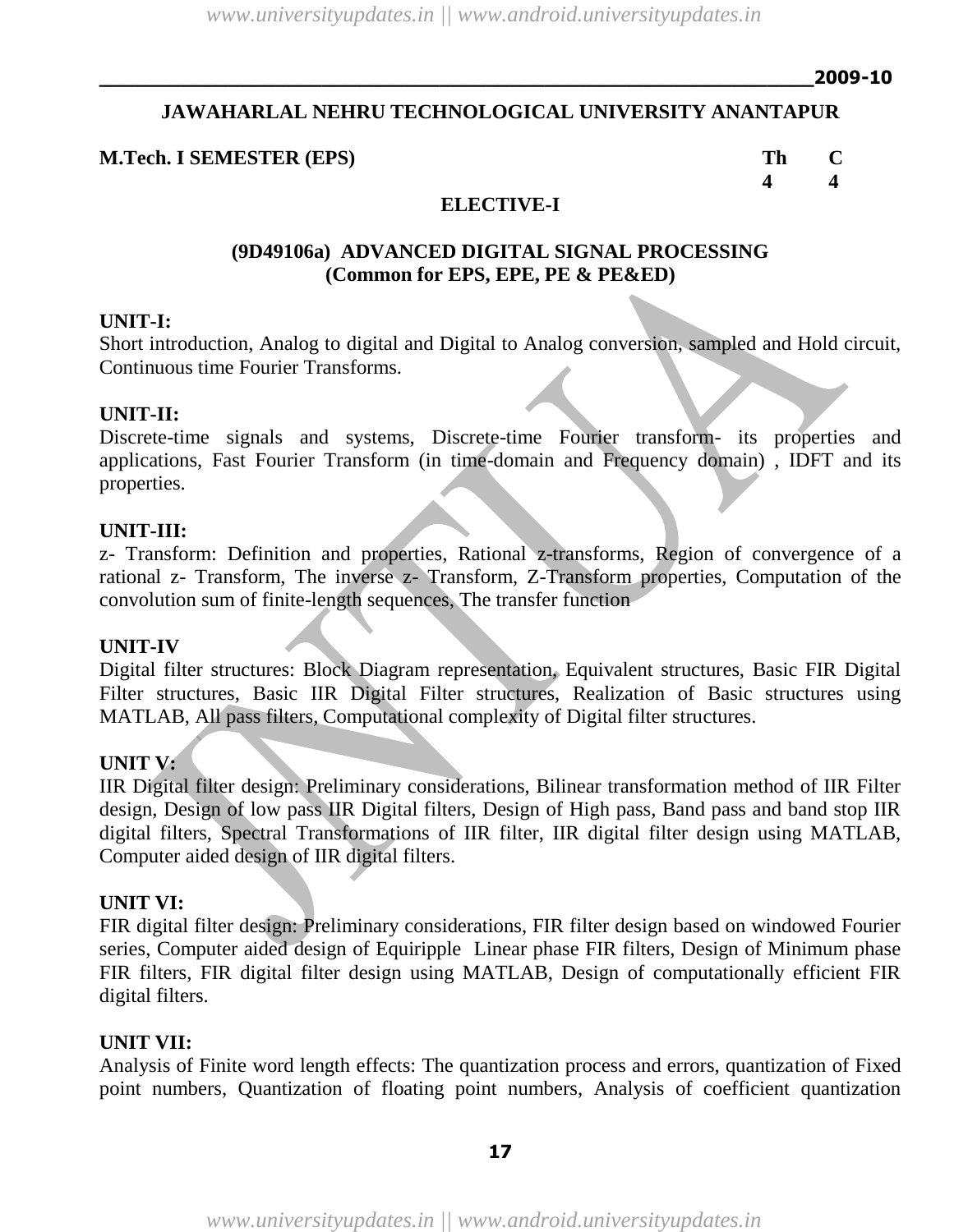effects, Analysis of arithmetic round off errors, Low sensitivity digital filters, Reduction of product round off errors using error feedback, Round off errors in FFT algorithms.

# **UNIT VIII:**

The basic sample rate alteration devices, Multi rate structures for sampling rate conversion, Multistage design of decimator and interpolator, The Polyphase decomposition, Arbitrary-rate sampling rate converter, Nyquist Filters and some applications of digital signal processing.

### **TEXT BOOKS:**

- 1. Digital Signal Processing- S.K. Mitra, Tata McGraw-Hill, Third Edition, 2006.
- 2. Principle of Signal Processing and Linear Systems- B.P. Lathi, Oxford International Student Version, 2009
- 3. Continuous and Discrete Time Signals and Systems- M. Mondal and A Asif, Cambridge, 2007

### **REFERENCES:**

- 1. Digital Signal Processing- Fundamentals and Applications- Li Tan, Indian reprint, Elsevier, 2008.
- 2. Discrete- Time Signal Processing- Alan V. Oppenheim, Ronald W. Schafer, and John R.Buck, Pearson Education, 2008.

# **JAWAHARLAL NEHRU TECHNOLOGICAL UNIVERSITY ANANTAPUR**

### **M.Tech. I SEMESTER (EPS)**

| Th | $\blacksquare$ |
|----|----------------|
| Δ  | 4              |

### **ELECTIVE –I**

### **(9D49106b) NEURAL NETWORKS & FUZZY SYSTEMS**

### **Unit-I Introduction to Neural Networks**

Introduction, Humans and Computers, Organization of the Brain, Biological Neuron, Biological and Artificial Neuron Models, Hodgkin-Huxley Neuron Model, Integrate-and-Fire Neuron Model, Spiking Neuron Model, Characteristics of ANN, McCulloch-Pitts Model, Historical Developments, Potential Applications of ANN.

# **Unit-II Essentials of Artificial Neural Networks**

Artificial Neuron Model, Operations of Artificial Neuron, Types of Neuron Activation Function, ANN Architectures, Classification Taxonomy of ANN-Connectivity, Neural Dynamics (Activation and Synaptic), Learning Strategy (Supervised, Unsupervised, Reinforcement), Learning Rules, Types of Application.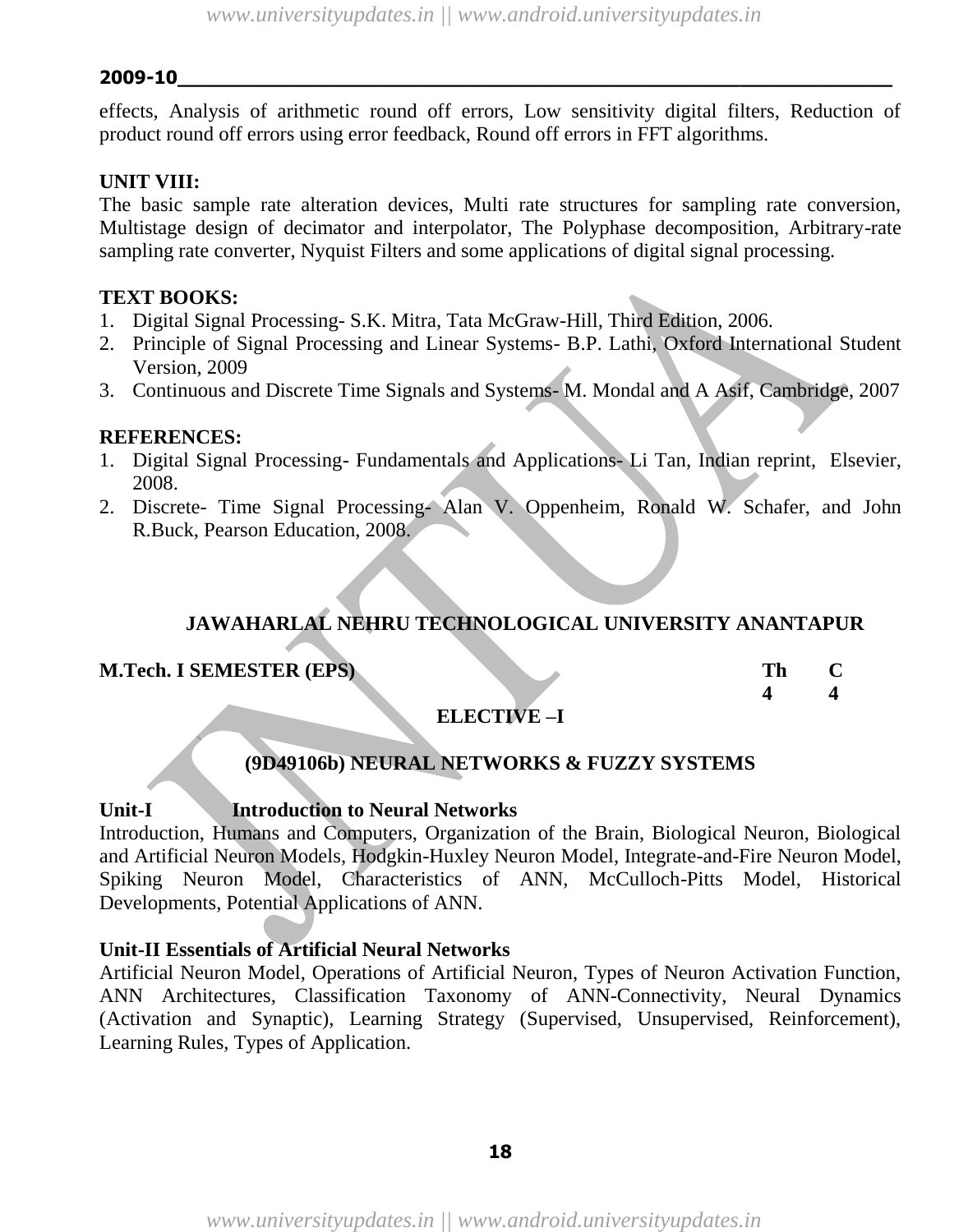# **Unit-III Feed Forward Neural Networks**

Introduction, Perceptron Models: Discrete, Continuous and Multi-Category, Training Algorithms: Discrete and Continuous Perceptron Networks, Perceptron Convergence theorem, Limitations of the Perceptron Model, Applications.

# **Multilayer Feed Forward Neural Networks**

Credit Assignment Problem, Generalized Delta Rule, Derivation of Backporpagation (BP) Training, Summary of Backpropagation Algorithm, Kolmogorov Theorem, Learning Difficulties and Improvements.

# **Unit-IV Associative Memories**

Paradigms of Associative Memory, Pattern Mathematics, Hebbian Learning, General Concepts of Associative Memory (Associative Matrix, Association Rules, Hamming Distance, The Linear Associator, Matrix Memories, Content Addressable Memory), Bidirectional Associative Memory (BAM) Architecture, BAM Training Algorithms: Storage and Recall Algorithm, BAM Energy Function, Proof of BAM Stability Theorem.

Architecture of Hopfield Network: Discrete and Continuous versions, Storage and Recall Algorithm, Stability Analysis, Capacity of the Hopfield Network.

# **Unit-V Self-Organizing Maps (SOM) and Adaptive Resonance Theory (ART)**

Introduction, Competitive Learning, Vector Quantization, Self-Organized Learning Networks, Kohonen Networks, Training Algorithms, Linear Vector Quantization, Stability- Plasticity Dilemma, Feed forward competition, Feedback Competition, Instar, Outstar, ART1, ART2, Applications.

# **Unit-VI Classical & Fuzzy Sets**

Introduction to classical sets – properities, Operations and relations; Fuzzy sets, Membership, Uncertainity, Operations, Properities, fuzzy relations, cardinalities, membedship functions.

# **Unit-VII Fuzzy Logic System Components**

Fuzzification, Membership Value assignment, development of rule base and decision making system, Defuzzification to crisp sets, Defuzzification methods.

# **Unit-VIII Applications**

**Neural network applications:** Process identification, Fraction Approximation, Control and Process Monitoring, Fault diagnosis and Load forecasting.

**Fuzzy logic applications:** Fuzzy logic control and Fuzzy classification.

# **TEXT BOOK:**

- 1. Neural Networks, Fuzzy logic , Gnenetic algorithms: synthesis and applications by Rajasekharan and Rai- PHI Publication.
- 2. Introduction to Artificial Neural Systems- Jacek M.Zurada, Jaico Publishing House, 1997.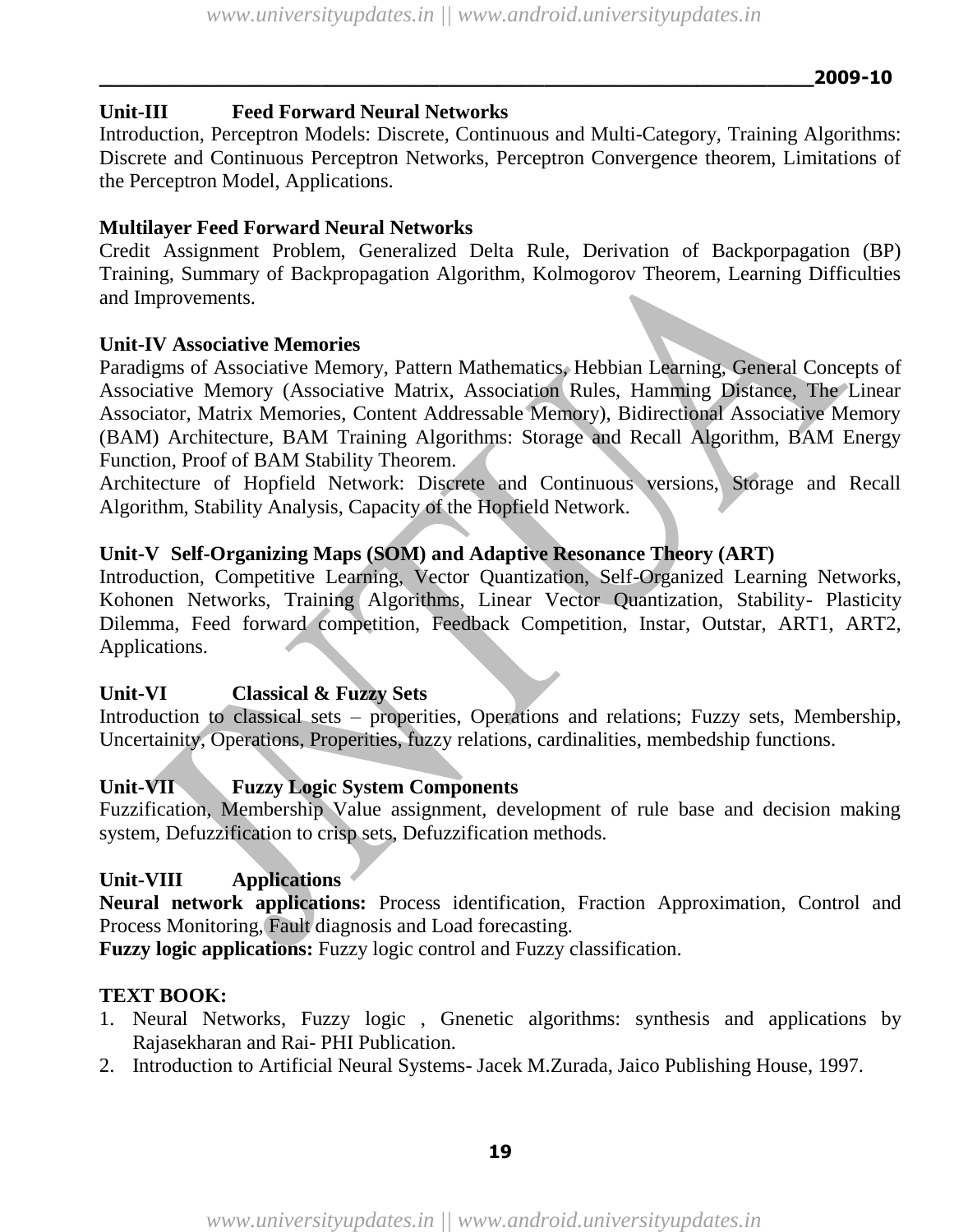# **REFERENCES:**

- 1. Neural and Fuzzy Systems: Foundation, Architectures and Applications, N. Yadaiah and S. Bapi Raju, Pearson Education
- 2. Neural Netwroks James A Freeman and Davis Skapura, Pearson, 2002
- 3. Neural Netwroks Simon Hykins, Pearson Education.
- 4. Neural Engineering by C. Eliasmith and CH. Anderson, PHI.
- 5. Neural Netwroks and Fuzzy Logic System by Brok Kosko, PHI Publications

# **JAWAHARLAL NEHRU TECHNOLOGICAL UNIVERSITY ANANTAPUR**

**3 2**

# **M.Tech. I SEMESTER (EPS) L C**

# **(9D49107) Electrical Machines & Power Systems Lab**

# **LIST OF EXPERIMENTS**

# **S. No Experiment Title**

- 1. Determination of Subtransient Reactance of Salient Pole Synchronous Machine.
- 2. Determination of Sequence Impedances of Cylindrical Rotor Synchronous Machine.
- 3. Fault Analysis I
	- i) LG Fault
	- ii) LL Fault
- 4. Fault Analysis II
	- i) LLG Fault
	- ii) LLLG Fault
- 5. Equivalent Circuit of a Three Winding Transformer.
- 6. Separation of No-Load Losses of Three-Phase Squirrel Cage Induction Motor.
- 7. Power Angle Characteristics of Salient Pole Synchronous Machine.
- 8. Scott Connection.
- 9. Characteristics of IDMT Over Current Relay (Electromagnetic Type).
- 10. Characteristics of Negative Sequence Relay (Static Type).
- 11. Characteristics of Over Voltage Relay.
	- i) Electromagnetic Type
	- ii) Microprocessor Type
- 12. Characteristics of Percentage Biased Differential Relay.
	- i) Electromagnetic Type
	- ii) Static Type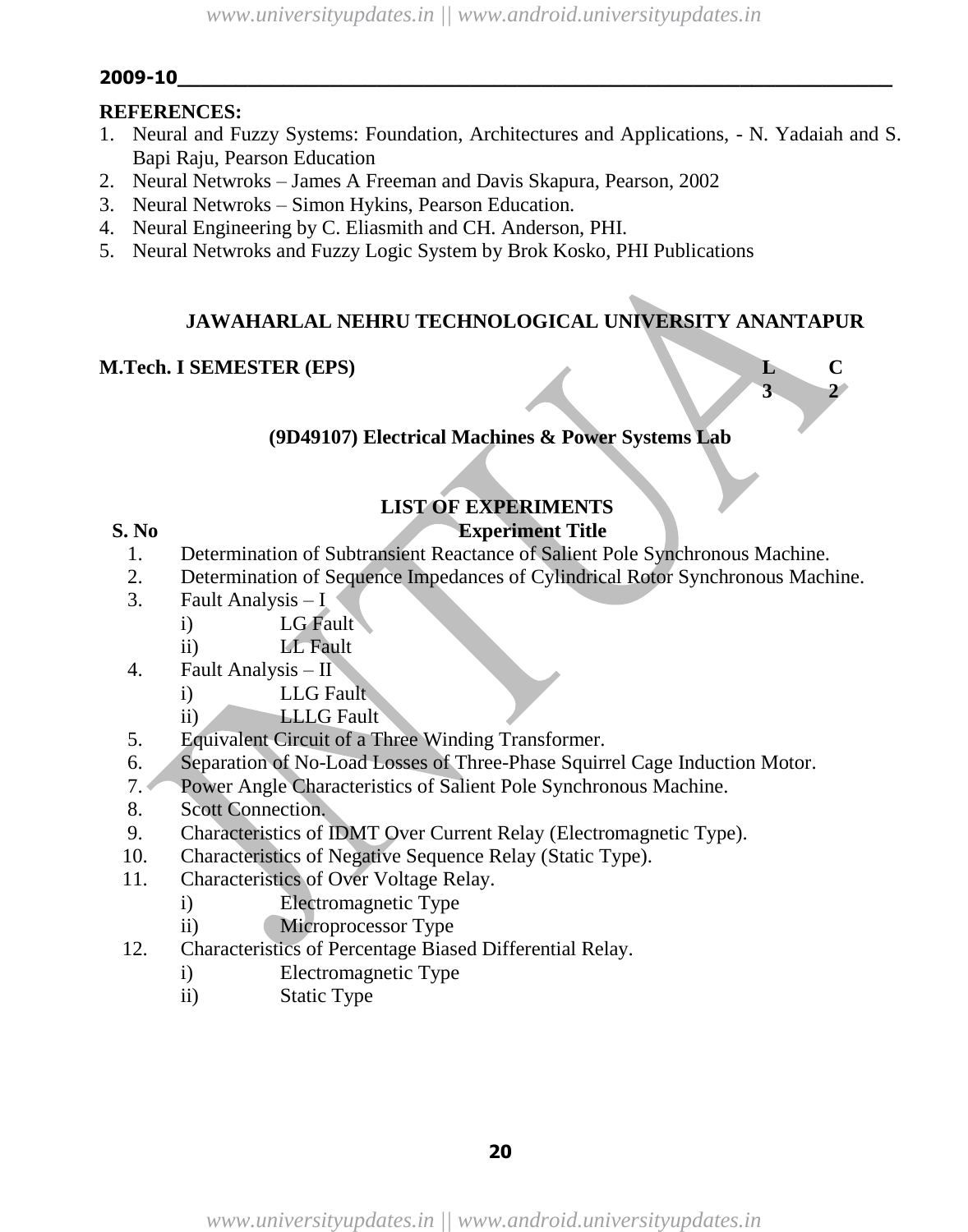# **JAWAHARLAL NEHRU TECHNOLOGICAL UNIVERSITY ANANTAPUR**

### **M.Tech. II SEMESTER (EPS) Th C**

**4 4**

### **(9D49201) FLEXIBLE A.C. TRANSMISSION SYSTEMS**

### **Unit 1:**

FACTS concepts: Transmission interconnections power flow in an AC system, loading capability limits, Dynamic stability considerations, importance of controllable parameters basic types of FACTS controllers, benefits from FACTS controllers.

### **Unit 2:**

Voltage source converters: Single phase three phase full wave bridge Converters transformer connections for 12 pulse 24 and 48 pulse operation.

#### **Unit 3:**

Three level voltage source converter, pulse width modulation converter, basic concept of current source Converters, and comparison of current source converters with voltage source converters.

#### **Unit 4:**

Static shunt compensation: Objectives of shunt compensation, mid point voltage regulation voltage instability prevention, improvement of transient stability, Power oscillation damping.

### **Unit 5:**

Methods of controllable var generation, variable impedance type static var generators switching converter type var generators hybrid var generators.

### **Unit 6:**

SVC and STATCOM: The regulation and slope transfer function and dynamic performance, transient stability enhancement and power oscillation damping operating point control and summary of compensator control.

#### **Unit 7:**

Static series compensators: concept of series capacitive compensation, improvement of transient stability, power oscillation damping.

### **Unit 8:**

Functional requirements, GTO thyristor controlled series capacitors (GSC), thyristor switched series capacitor (TSSC).and thyristor controlled series capacitor (TCSC) control schemes for GSC TSSC and TCSC.

### **TEXT BOOK:**

1. "Understanding FACTS Devices" N. G. Hingorani and L. Guygi.IEEE Press Publications 2000.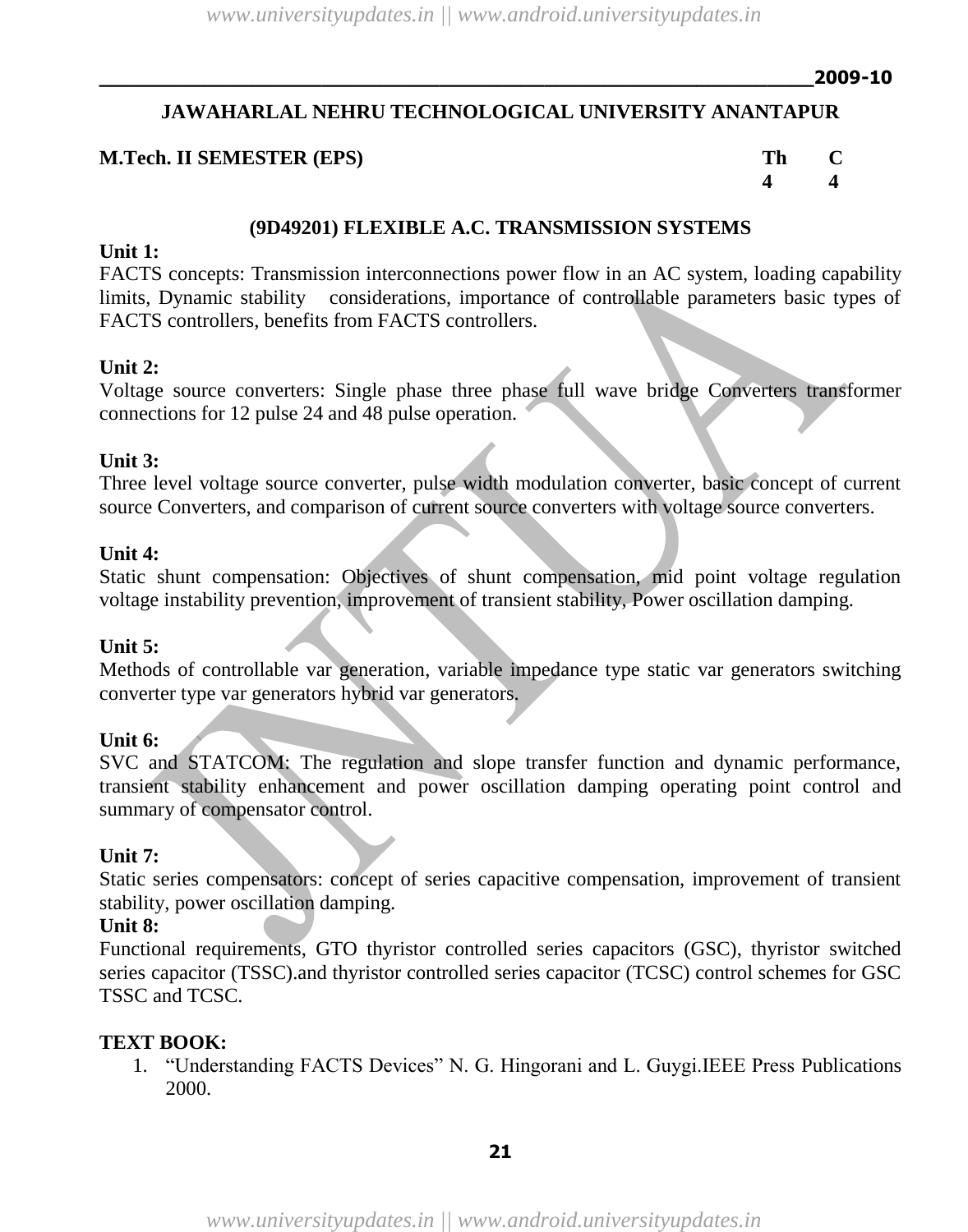# **JAWAHARLAL NEHRU TECHNOLOGICAL UNIVERSITY ANANTAPUR**

### **M.Tech. II SEMESTER (EPS) Th C**

# **4 4**

### **(9D49202) H.VD.C. TRANSMISSION**

### **Unit-1** :

H.V.DC Transmission : General consideration, Power Handling Capabilities of HVDC lines, Basic Conversion principles , static converter configuration.

### **Unit-2:**

Static Power Converters: 3 pulse, 6 pulse & 12 pulse converters, converter station and terminal equipment communication process, Rectifier and inverter operation, equivalent circuit for onverter- special futures of converter transformers.

### **Unit-3:**

Harmonics in HVDC systems, harmonicas elimination, AC & DC filter

### **Unit-4:**

Control of HVDC converter and systems: constant current, constant extinction angle and constant ignition angle control. Individual phase control and equidistant firing angle control, DC power flow control

#### **Unit-5:**

Interaction between HVAC & DC systems –voltage interaction, harmonic instability problems and DC power modulation.

### **Unit-6:**

Multi-terminal DC link and systems; series, parallel and series parallel systems, their operation and control.

### **Unit-7:**

Transient over voltage in HVDC systems: Over voltages due to disturbance on DC side, over voltages due to DC and AC side line faults.

### **Unit-8:**

Converter faults and protection in HVDC systems: Converter faults, over current protection- valve group and DC line protection. Over voltage protection of converters, surge arresters.

### **REFERENCES:**

1.E.W.Kimbark: Direct current Transmission, Wiely inter Science- New york. 2.J.Arillaga: H.V.D.C.Tranmission peter peregrilnus ltd., London UK 1983 3.K.R.Padiyar: High Voltage Direct current Transmission, Wiely Eastern Ltd 4.E.Uhlman: Power Transmission by Direct Current Springer Verlag, Berrlin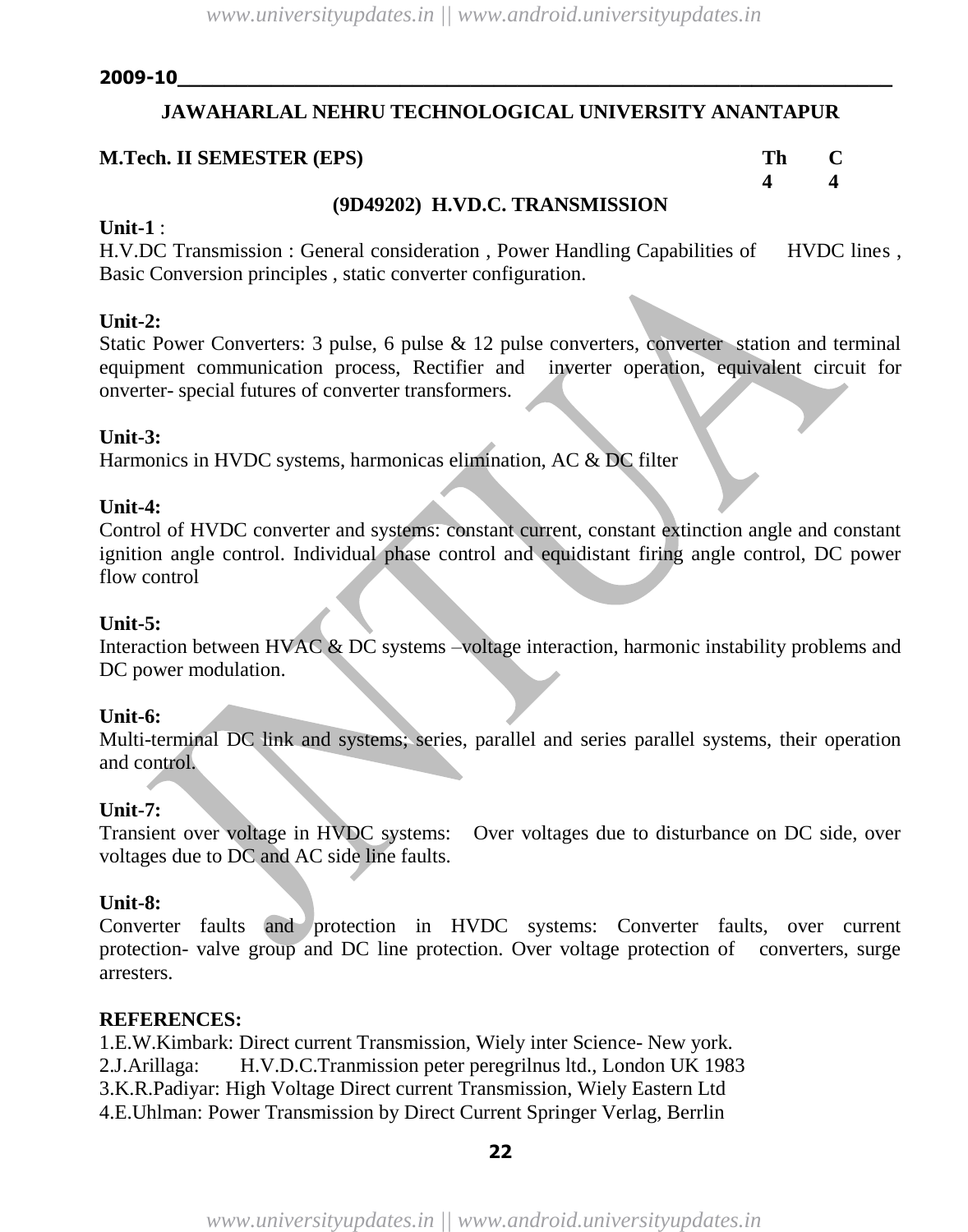**4 4**

# **JAWAHARLAL NEHRU TECHNOLOGICAL UNIVERSITY ANANTAPUR**

### **M.Tech. II SEMESTER (EPS) Th C**

# **(9D49203) OPERATION AND CONTROL OF POWER SYSTEM**

**UNIT-I**: **Economic operation**- Load forecasting - Unit commitment – Economic dispatch problem of thermal units – Gradient method- Newton"s method –Base point and participation factor method.

**UNIT-II**: **Unit Commitment and Solution Methods**: Optimal Unit Commitment, Constraints in unit commitment, Spinning reserve, Thermal Unit Constraints, Other constraints, Hydro constraints, Must Run, Fuel constraints, Unit commitment Solution methods : Priority-List methods, Dynamic Programming solution. Backward DP Approach, Forward DP Approach, Restricted Search Ranges, Strategies- Reliability considerations

**UNIT-III: Hydrothermal co-ordination:** Short-term hydrothermal scheduling problem -gradient approach – Hydro units in series - pumped storage hydro plants-hydro-scheduling using Dynamic programming and linear programming.

**UNIT-IV: Automatic generation control:** Review of LFC and Economic Dispatch control(EDC) using the three modes of control viz. Flat frequency – tie-line control and tie-line bias control

**UNIT-V: AGC implementation –** AGC features - static and dynamic responses of uncontrolled & controlled two-area system.

**UNIT-VI**: Interchange of Power & Energy: Economic interchange between interconnected utilities – Inter utility energy evaluation – Power pools – Transmission effects and Issues: Limitations – Wheeling

**UNIT-VII:** Power system security-Contingency analysis – linear sensitivity factors – AC power flow methods – contingency selection – concentric relaxation – bounding-security constrained optimal power flow-Interior point algorithm-Bus incremental costs**.**

**UNIT-VIII**: Introduction – Maximum likelihood Weighted least squares equation – orthogonal Decomposition estimation method – Algorithm

### **REFERENCES:**

- 1. Allen J.Wood and Wollenberg B.F., "Power Generation Operation and control", John Wiley & Sons, Second Edition.
- 2. Nagrath, I.J. and Kothari D.P., "Modern Power System Analysis", TMH,N.Delhi,1980
- 3. D.P.Kothari & J.S.Dhillon, Power System Optimization , PHI,2004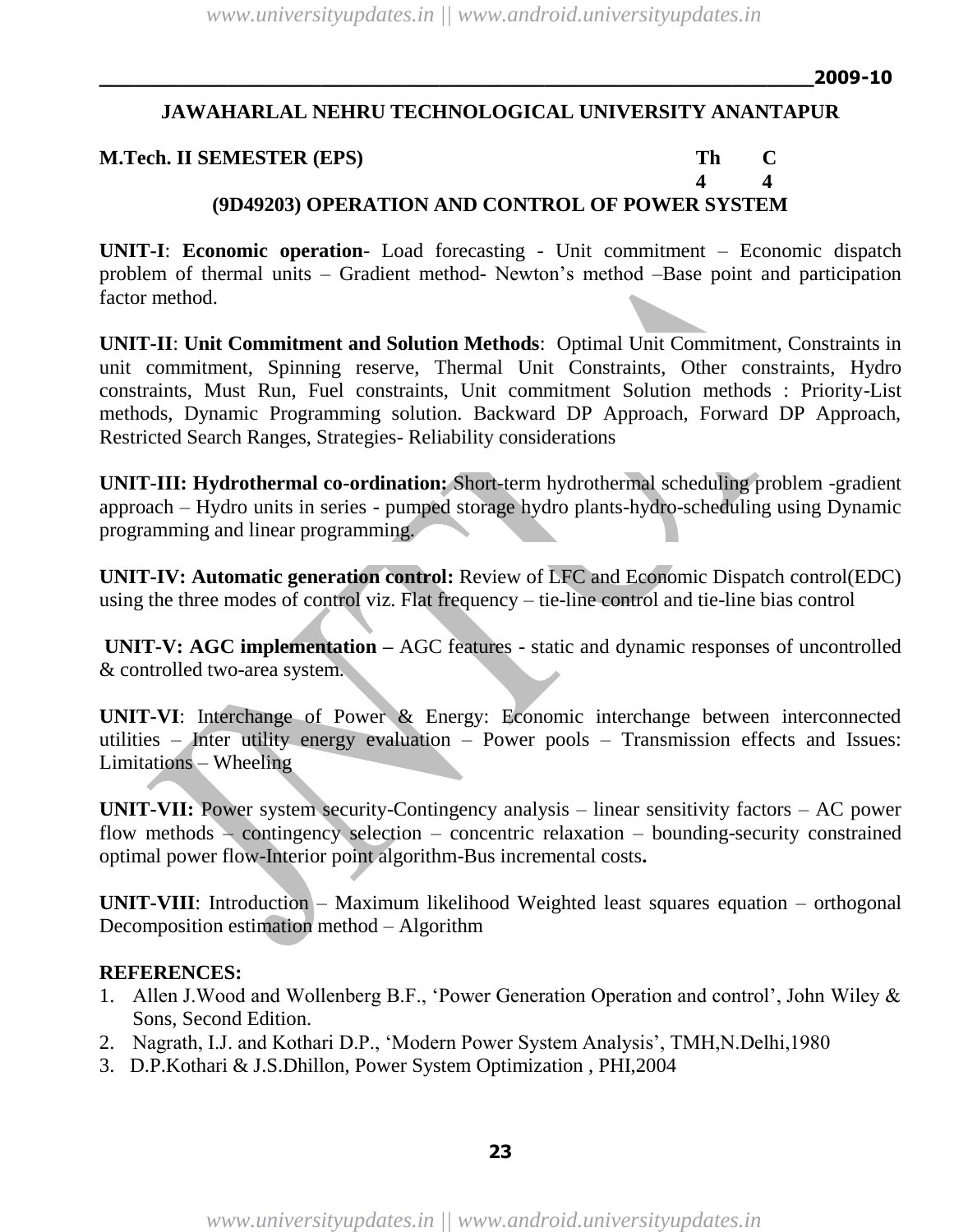# **JAWAHARLAL NEHRU TECHNOLOGICAL UNIVERSITY ANANTAPUR**

### **M.Tech. II SEMESTER (EPS) Th C**

**4 4**

# **(9D49204) ADVANCED POWER SYSTEM PROTECTION**

### **UNIT-I**:

**Static Relays:** Advantages of static relays- Basic construction of static relays – Level detectors – Replica impedance-mixing circuits-general equation for two input phase and amplitude comparators –Duality between amplitude and phase comparator.

### **UNIT-II:**

**Amplitude comparators:** Circulating current type and opposed voltage type rectifier bridge comparators –Direct and Instantaneous comparators

**Phase comparators:** coincidence circuit type block spike phase comparator, techniques to measure the period of coincidence – Integrating type– Rectifier and vector product type phase comparators.

### **UNIT-III**

**Static over current relays:** Introduction-Instantaneous over current relay – Time over current relays-basic principles-Definite time and Inverse definite time over current relays.

### **UNIT-IV:**

**Static Differential Relays:** Analysis of static differential relays – static relay schemes –Duo bias transformer differential protection – Harmonic restraint relay.

**Static distance Relays:** Static impedance –reactance-MHO and angle impedance relay sampling comparator–realization of reactance and MHO relay using a sampling comparator

# **UNIT-V:**

**Multi –input comparators:** Conic section characteristics – Three input amplitude comparator – Hybrid comparator – switched distance schemes –Polyphase distance schemes-Phase fault scheme –Three phase scheme – combined and ground fault scheme.

# **UNIT-VI:**

**Power Swings:** Effect of power swings on the performance of Distance relays- Power swing analysis – Principle of out of step tripping and blocking relays – effect of line length and source impedance on distance relays

# **UNIT-VII:**

### **Microprocessor based protective relays-I**

Over current relays – impedance relays – directional relay – reactance relay (Block diagram and flow chart approach only)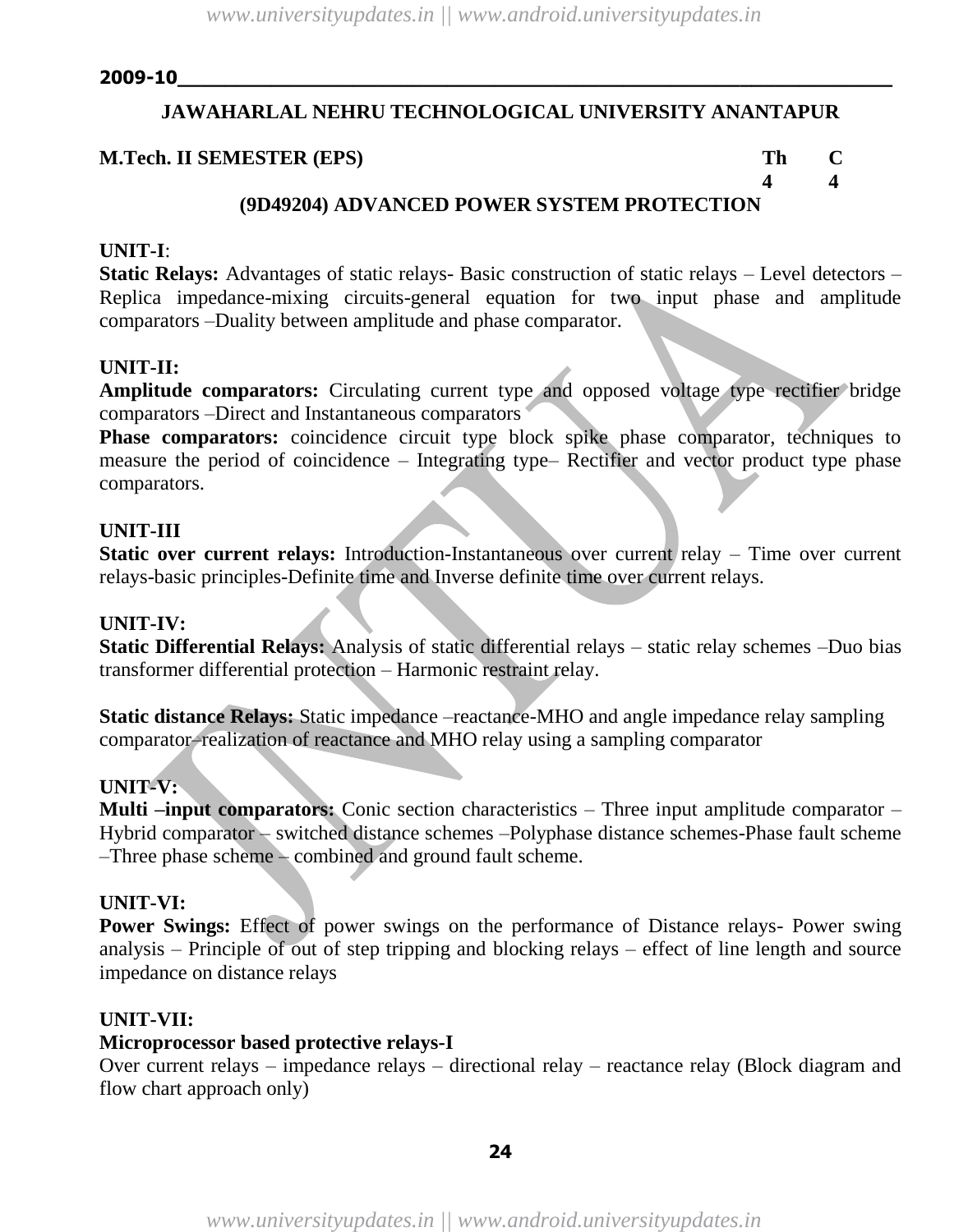# **UNIT-VIII**

# **Microprocessor based protective relays-II:**

Generalized mathematical expression for distance relays - measurement of resistance and reactance – MHO and offset MHO relays –Realization of MHO characteristics – Realization of offset MHO characteristics (Block diagram and flow chart approach only) Basic principle of Digital computer relaying

# **REFERENCES:**

- 1. T.S.Madhava Rao, "Power system Protection static relay", Tata McGraw Hill Publishing company limited , second edition,1989
- 2. Badri Ram and D.N.Vishwakarma, " Power system Protection and Switchgear ", Tata McGraw Hill Publication company limited First Edition -1995

# **JAWAHARLAL NEHRU TECHNOLOGICAL UNIVERSITY ANANTAPUR**

# **M.Tech. II SEMESTER (EPS)**

|  | <b>EVIDOLLARE CONTINUES CLOSE CLIPPS FO</b> |  |  |
|--|---------------------------------------------|--|--|

# **(9D49205) ENERGY CONVERSION SYSTEMS**

### **Unit 1:**

Photo voltaic power generation ,spectral distribution of energy in solar radiation, solar cell configurations, voltage developed by solar cell, photo current and load current, practical solar cell performance, commercial photo voltaic systems, test specifications for pv systems, applications of super conducting materials in electrical equipment systems.

# **Unit 2:**

Principles of MHD power generation, ideal MHD generator performance, practical MHD generator, MHD technology.

# **Unit 3:**

Wind Energy conversion: Power from wind, properties of air and wind, types of wind Turbines, operating characteristics.

# **Unit 4:**

Tides and tidal power stations, modes of operation , tidal project examples, turbines and generators for tidal power generation. Wave energy conversion: properties of waves and power content, vertex motion of Waves, device applications. Types of ocean thermal energy conversion systems Application of OTEC systems examples,

# **Unit 5:**

Miscellaneous energy conversion systems: coal gasification and liquefaction, biomass conversion, geothermal energy, thermo electric energy conversion, principles of EMF generation, description of fuel cells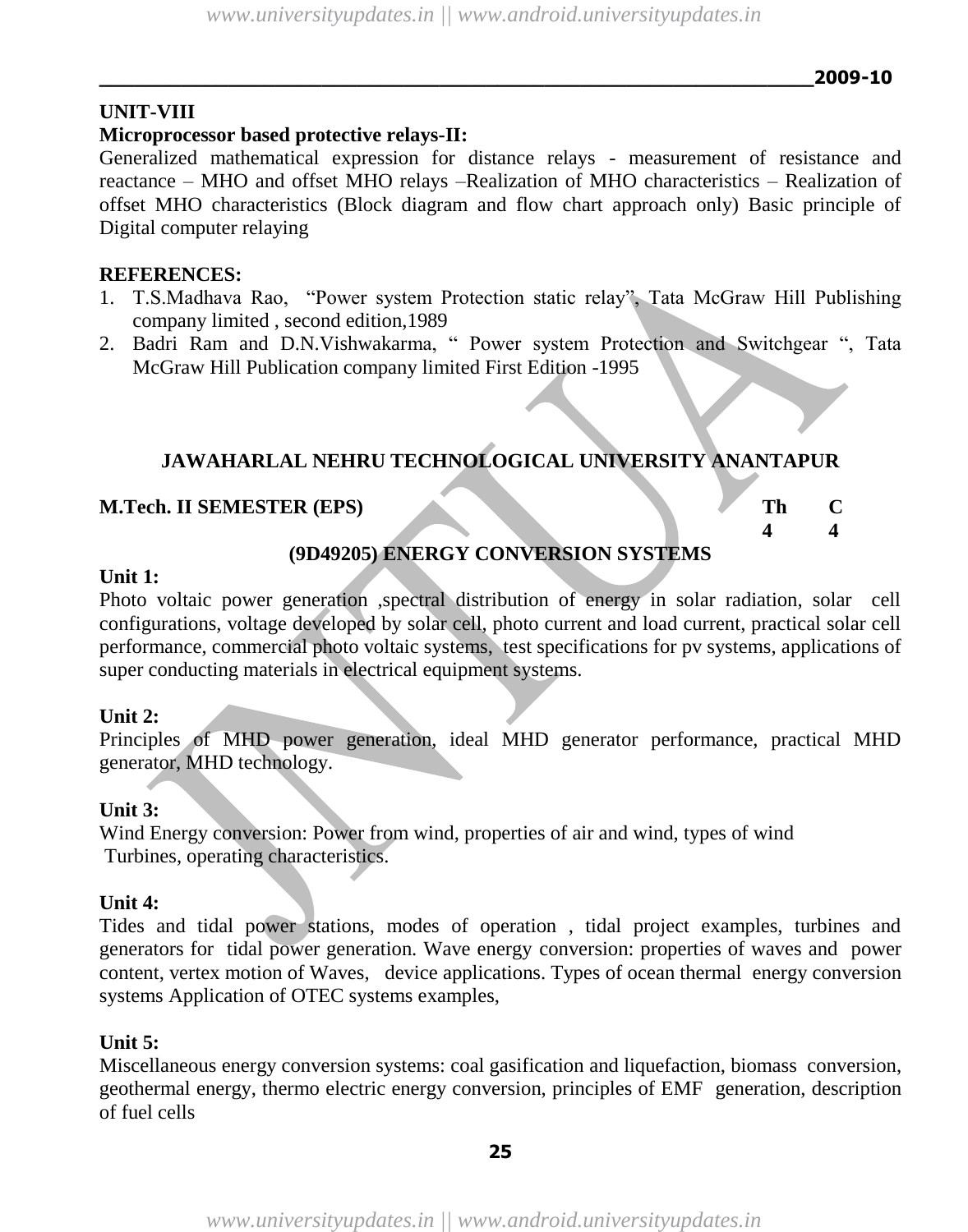# **Unit 6:**

Co-generation and energy storage, combined cycle co-generation, energy storage. Global energy position and environmental effects: energy units, global energy position..

# **Unit 7:**

Types of fuel cells,  $H_2-O_2$  Fuel cells, Application of fuel cells – Batteries, Description of batteries, Battery application for large power.

# **Unit 8:**

Environmental effects of energy conversion systems, pollution from coal and preventive measures steam stations and pollution, pollution free energy systems.

# **TEXT BOOKS**

- 1. "Energy conversion systems" by Rakosh das Begamudre, New age international publishers, New Delhi - 2000.
- 2. "Renewable Energy Resources" by John Twidell and Tony Weir,  $2^{nd}$  edition, Fspon & Co

# **JAWAHARLAL NEHRU TECHNOLOGICAL UNIVERSITY ANANTAPUR**

# **M.Tech. II SEMESTER (EPS) The C**

**4 4**

# **ELECTIVE- II (9D49206a) PROGRAMMABLE LOGIC CONTROLLERS**

### **Unit 1:**

PLC basics: PLC system, I/O modules and interfacing, CPU processor, programming equipment, programming formats, construction of PLC ladder diagrams, devices connected to I/O modules.

# **Unit 2:**

PLC programming: Input instructions, Outputs, operational procedures, programming examples using contacts and coils, drill press operation .

# **Unit 3:**

Digital logic gates, programming in the Boolean algebra system, conversion examples. Ladder diagrams for process control: Ladder diagrams and sequence listings, ladder diagram constructions and flow charts for spray process system.

### **Unit 4:**

PLC registers : characteristics of registers module addressing, holding registers, Input registers, Output registers.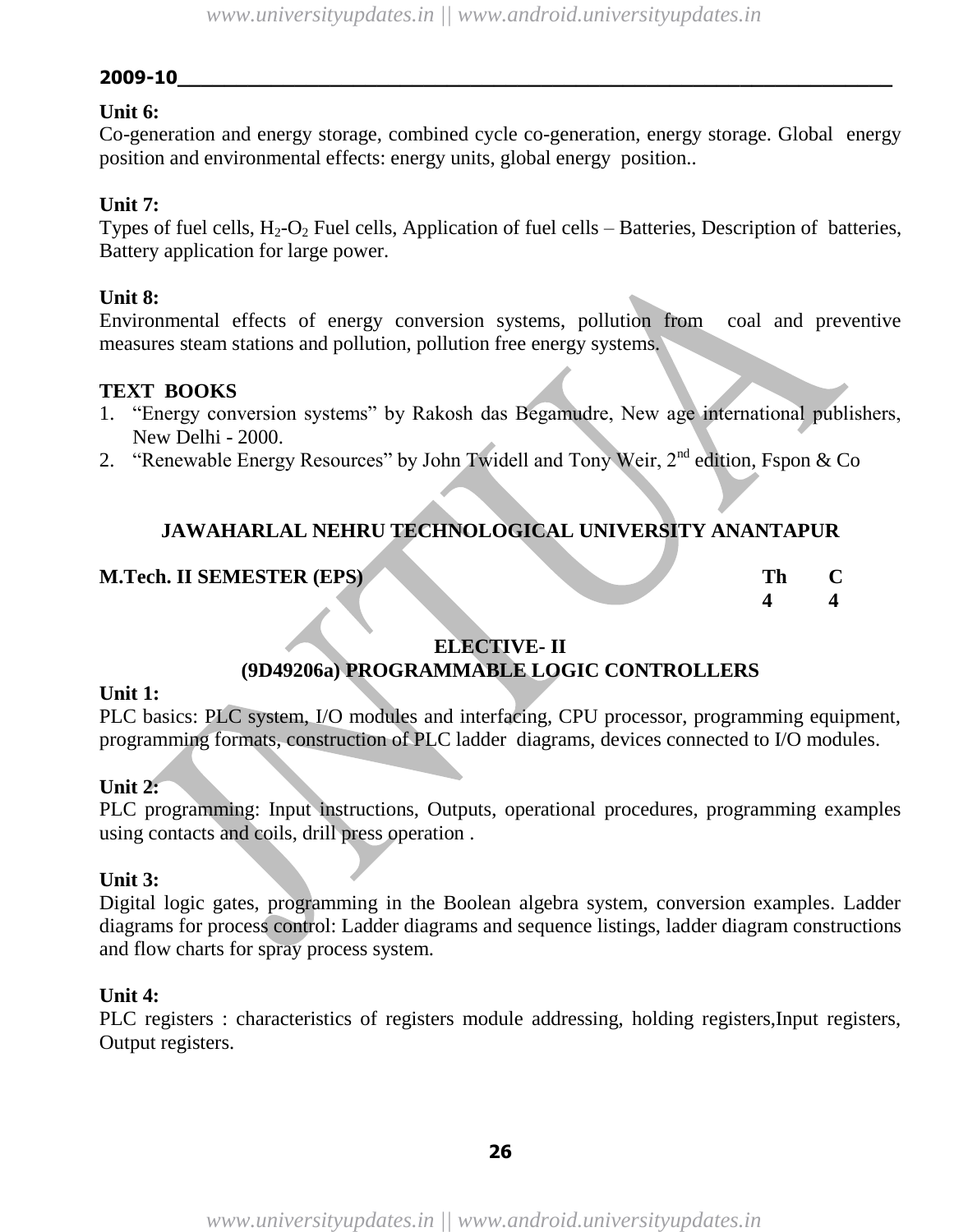# **Unit 5:**

PLC functions: Timer functions and industrial applications, counters, counter function industrial applications, arithmetic functions, number comparison

### **Unit 6:**

Data handling functions: SKIP, master control relay, jump, move, FIFO, FAL, ONS , CLR and SWEEP functions and their applications.

Unit 7: Bit pattern and changing a bit shift register, sequence functions and applications, controlling of two axis and three axis robots with PLC, matrix functions.

**Unit 8:** Analog PLC operation : Analog modules and systems, analog signal processing, multi bit data processing, analog output application examples, PID principles, position indicator with PID control, PID modules, PID tuning, PID functions.

### **REFERENCES:**

- 1. Programmable logic controllers-Principle and applications by John W.Webb and Ronald A. Reiss, fifth edition ,PHI.
- 2. Programmable logic controllers- Programming Method and applications by JRHackworth and F.D Hackworth Jr.- Pearson, 2004.

# **JAWAHARLAL NEHRU TECHNOLOGICAL UNIVERSITY ANANTAPUR**

# **M.Tech. II SEMESTER (EPS)**

| Th |   |
|----|---|
| 4  | 4 |

### **ELECTIVE-II**

# **(9D49206b) ENERGY AUDITING, CONSERVATION & MANAGEMENT (Common to EPS,EPE,PE,PE&ED)**

### **Unit I Basic principles of Energy audit:**

Energy audit- definitions, concept , types of audit, energy index, cost index ,pie charts, Sankey diagrams, load profiles, Energy conservation schemes- Energy audit of industries- energy saving potential, energy audit of process industry, thermal power station, building energy audit

# **Unit II Energy management-I**

Principles of energy management, organizing energy management program, initiating, planning , controlling, promoting, monitoring, reporting.

### **Unit III Energy management-II**

Energy manger, Qualities and functions , language ,Questionnaire - check list for top management